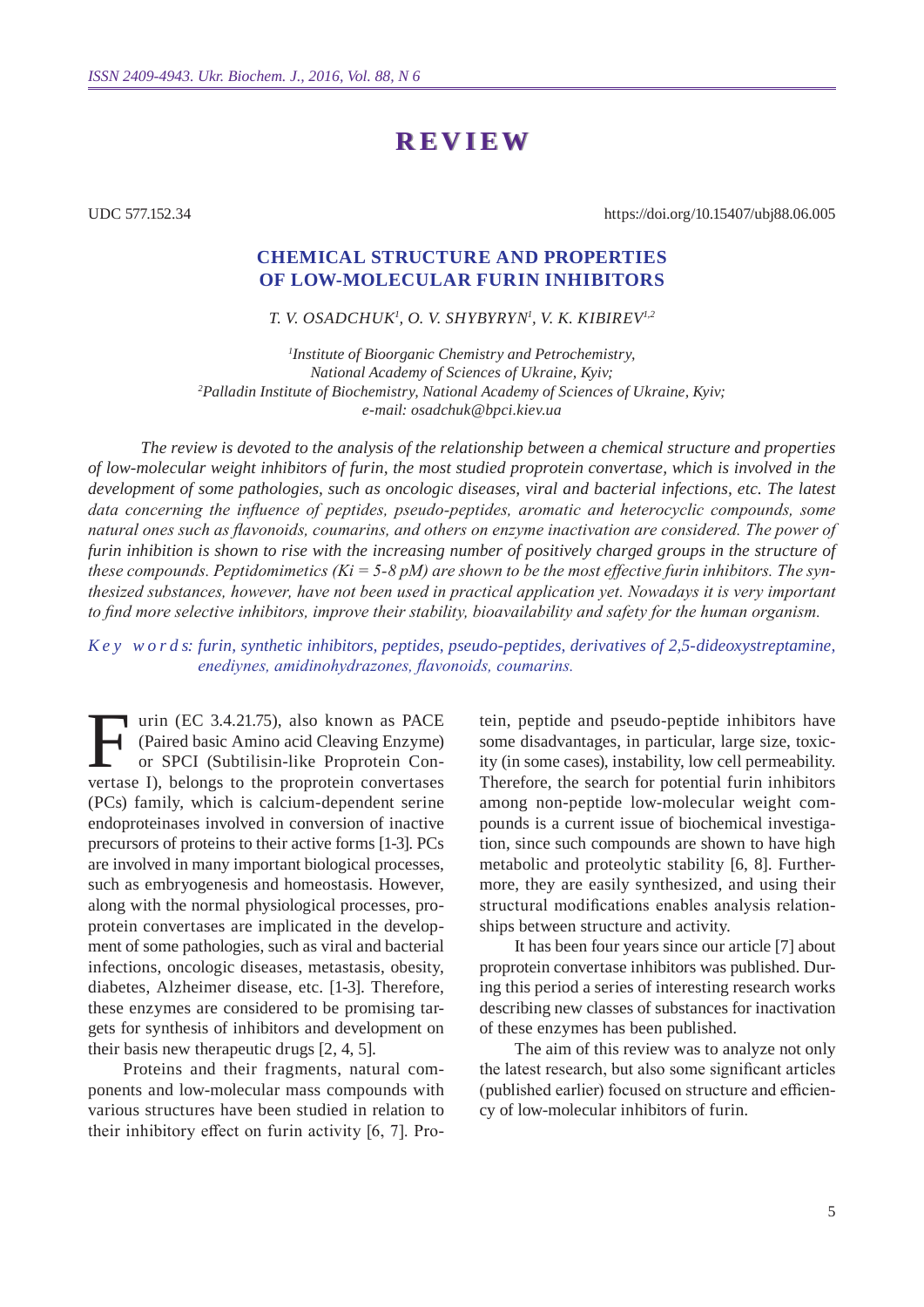### **1. Furin as a member of proprotein convertase family and its role in biological processes**

PCs constitute a family of proteolytic secretory enzymes, which are involved in processing of inactive protein precursors transforming them into "mature" forms through limited proteolysis of the polypeptide chain at one or several inner sites. PCs group includes nine proteinases: seven of which, namely, furin, PC1/3, PC2, PC4, PACE4, PC5/6 and PC7 are specific for positively charged basic amino acids, and two – for non-polar amino acid residues [2, 3]. Under their action proproteins are transformed into biologically active peptide hormones, receptors, growth factors, neuropeptides, regulators of cholesterol metabolism, and enzymes involved in growth maintaining, metabolism and other normal physiological process. PCs were shown to play an essential role not only in normal homeostasis, but also in development of various pathological processes [1-3].

One of the most studied enzymes of PCs family is furin, which was found in almost all studied human tissue and in all studied cell types. Furin expression and activity are required for development of such pathologies as cell transformation and tumor progression, metastasis and angiogenesis [1, 9, 10]. Furin is also involved in development of Alzheimer's disease [11], non-Alzheimer brain amyloidosis [12], osteoarthritis [13], and atherosclerosis [14]. Furthermore, bacterial toxins such as anthrax toxin [15], exotoxin *Pseudomonas* A, diphtheria toxin [16], *Shiga* toxin [17], dermonecrotic toxin *Bordetella* [18] are only activated after their cleavage by furin or other PCs of respective precursors. Furin plays an essential role in the spread of viral infections such as avian influenza (bird flu) [19], hepatitis B [20, 21] and human immunodeficiency [22].

Furin is synthesized as a pre-proprotein, which contains: a signal peptide, a prodomain, subtilisin-like catalytic domain, middle P-domain, site enriched with cysteine residues, transmembrane "anchor" and cytoplasmic "tail". N-terminal prodomain, which consists of 81 amino acis residues (Gln27-Arg107), acts as a peculiar inhibitor [23, 24]. Profurin (104 kDa) becomes a proteolytic enzyme (98 kDa) after autocatalytic cleavage of its prodomain [25, 26]. It is accumulated in the trans-Golgi network (TGN) and circulated between the TGN, cell surface and endosomes, activating on this pathway large number of the target proteins [1]. The enzyme active site contains (similar to other serine

enzymes) triad of amino acids Ser, His and Asp, as well as Asn residue. Furin belongs to  $Ca^{2+}$ -dependent type I transmembrane proteins. The enzyme identifies motif, enriched for basic amino acid cluster on the substrates, and enhances hydrolysis of the peptide chain, which contains sequences Lys-Arg or Arg-Arg at the C-terminal [27]. It occurs, because substrate-binding site of the enzyme is shaped as a narrow canyon, rich in negatively charged Glu and Asp residues. It was shown by Shiryaev et al [28] that the presence of solely R-X-R /K/X-R motif in the substrate structure is insufficient for the realization of narrow furin specificity, since both shortrange  $P_4$ - $P_1$  as well as long-range  $P_7$ - $P_6$  interactions of the enzyme are important.

Blocking of the enzyme activity leads to reducing or complete termination of the pathological effects mentioned above, and it might become a promising treatment therapy. Therefore, inhibition of furin activity should be considered as a potential therapeutic strategy for the treatment of cancer, viral and bacterial infections, especially in short-term therapy [4].

To date, various furin inhibitors based on proteins, peptides and pseudo-peptides have been developed [6, 7]. However, high molecular mass of proteins, lack of selectivity, low cell permeability impede wide use of these compounds as pharmaceutical agents, although the search for furin inhibitors among both natural and recombinant proteins still continues.

For instance, in 2012 Zhu et al. [29] applied, dromedary VHH antibodies (so-called nanobodies), derived from dromedary heavy chain immunoglobulin, against catalytically active enzyme as specific furin inhibitor. These antibodies bound only to furin and not to other PCs. They inhibited cleavage of proteins, but did not block hydrolysis of low-molecular mass peptide substrates. This indicates that the mechanism for nanobodies action based on steric hindrance. Nanobodies were the first generation of non-competitive and specific furin inhibitors [29].

It is important to search selective low-molecular mass non-peptide furin inhibitors, which could be proteolytically more stable and available by synthetic methods [8].

In the early 2000's, polyarginines were found to inhibit furin [30, 31]. Ramos-Molina et al [32] demonstrated that cyclic polyarginines, used as transduction reagents and containing tryptophan residues, were also able to inhibit intracellular proprotein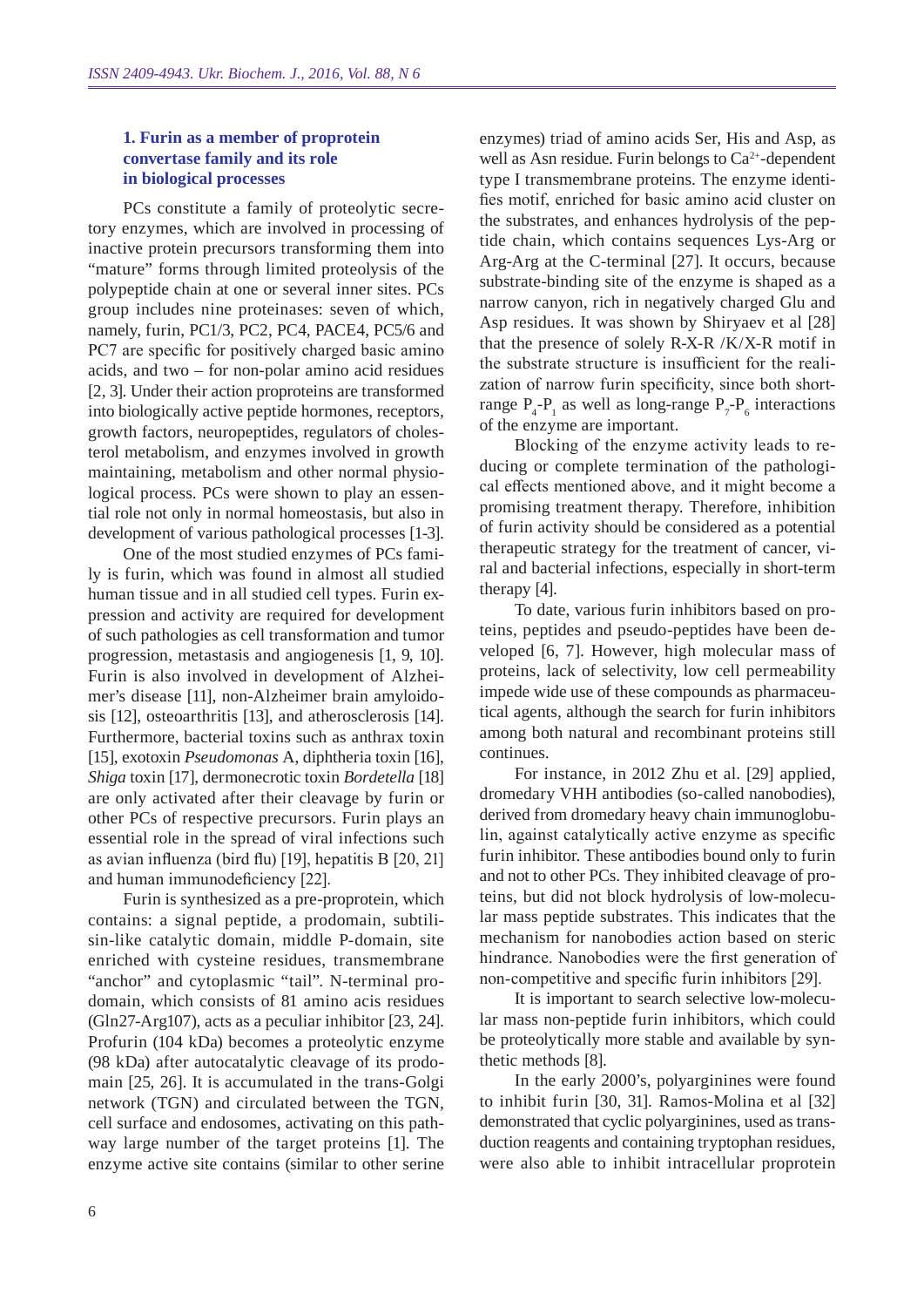convertases activity. In particular, cyclic decapeptides containing alternating tryptophan and arginine residues in its ring (cyclo-[WRWRWRWRWC] or cyclo-[WRWRWRWRWR]), as well as cyclic hexapeptides, which contain a hydrophobic "tail" N-acetyltetratryptophan (Ac-WWWWcyclo[KRRRRR]) or dodecanoic acid residue (dodecanoyl-cyclo[KRRRRR]) outside the ring system were found to exhibit significant inhibitory effect on the furin activity both *in vitro* ( $K_i = 0.1$ -1.0  $\mu$ M) and within cells. Importantly, these cyclopeptides did not exert any toxic effect on cells.

Steinmetzer T. et al. made a great contribution to the development of highly potent furin inhibitors [33-36]. They synthesized substrate-like peptides and peptidomimetics containing 4-amidino-benzylamide (4-amba) group at the molecule C-terminal and acyl residues with basic groups, for example, guanidine or amino groups at the N-terminal of sub-center  $P_s$ . These compounds contained both natural and nonnatural amino acid residues at  $P_3$ . To date, the most potent non-covalent furin inhibitor is peptidomimetic 1 ( $K_i = 5.5$  nM), which contains non-natural amino acid tert-leucine (Tle) residue at sub-center  $P_3$  (Fig. 1). Peptide 2 with valine at  $P_3$  sub-center exhibits reduced affinity for furin  $(K_i = 8 \text{ pM})$ .

The synthesized compounds were found to effectively inhibit other PCs such as PC1/3, PC4, PACE 4 and PC5/6 ( $K_i = 1.7$ -810 nM), and in model experiments they exhibited high activity against anthrax and diphtheria toxins [35, 36].

#### **2. Small molecule carbocyclic furin inhibitors**

Among non-peptide low-molecular mass inhibitors of furin, diterpene derivatives should be noted [37], which were found in *Andrographis paniculata* plant, widely spread in Southeast Asia and India. The main components of this plant are andrographolide (**3**) and its derivatives (Fig. 2).

It was shown that these compounds exhibited a low inhibitory activity toward furin, PC1 and PC7. IC<sub>50</sub> values for the studied derivatives ranged from micromolar to millimolar concentrations.

Among the studied compounds, neoandrographolide **9** was found to be the most potent furin inhibitor  $(IC_{50} = 53.5 \mu M)$ , that is nearly 20-fold more effective than andrographolide itself **3** (IC<sub>50</sub> = 1.0 mM, and  $K_i = 200 \mu M$ ). Such difference might be due to the unique substitution by O-glycoside residue at the third carbon atom. This indicates that the specific chemical modification of the initial compound might lead to a molecule with higher capability to inactivate furin. This observation was supported by data obtained for succinic acid esters resulted from esterification of hydroxyl group at the C3 atom.

Jiao G.-S. et al. investigated 2.5-dideoxystreptamine derivatives as small molecule inhibitors of furin [38]. Data as to effectiveness of these compounds to block furin are shown in Table 1.

It was shown that the most potent furin inhibitor was 2.5-dideoxystreptamine derivative with 4 guanidine substituents (compound **14**). It was revealed that with increasing of substituent  $R_1$  size (compounds **15** and **24** vs. 11), affinity for furin decreased. Derivatives containing two aryl substituents were found to be slightly more effective inhibitors than those containing more aryl substituents (compound **16** vs. **23**). Introduction of guanidine group into para-position also led to better results (compound **16** vs. **17**). The nature of linker, which binds the aromatic moiety and 2.5-dideoxystreptamine, also impacted the blocking capability. It was evidenced by a significant decrease in the inhibitory activity when oxygen atom of the ester group was substituted by a carbamate group (-NHCOO-) (compounds **25-27**).

It was found that 2.5-dideoxystreptamine derivatives are competitive inhibitors of furin with  $K_i$ values at nanomolar range that is comparable to the potency of protein- or peptide-like inhibitors. In addition, these compounds exert certain selectivity towards furin and PC5/6, therefore they can be used in therapy as anti-bacterial and anti-viral agents.

Analysis of the structure-activity relations in these compounds revealed there is no linear correlation between the inhibitory activity and amount of positively charged guanidine groups in their struc-



*Fig. 1. Chemical structure of pseudopeptides – the most effective furin inhibitors [35, 36]*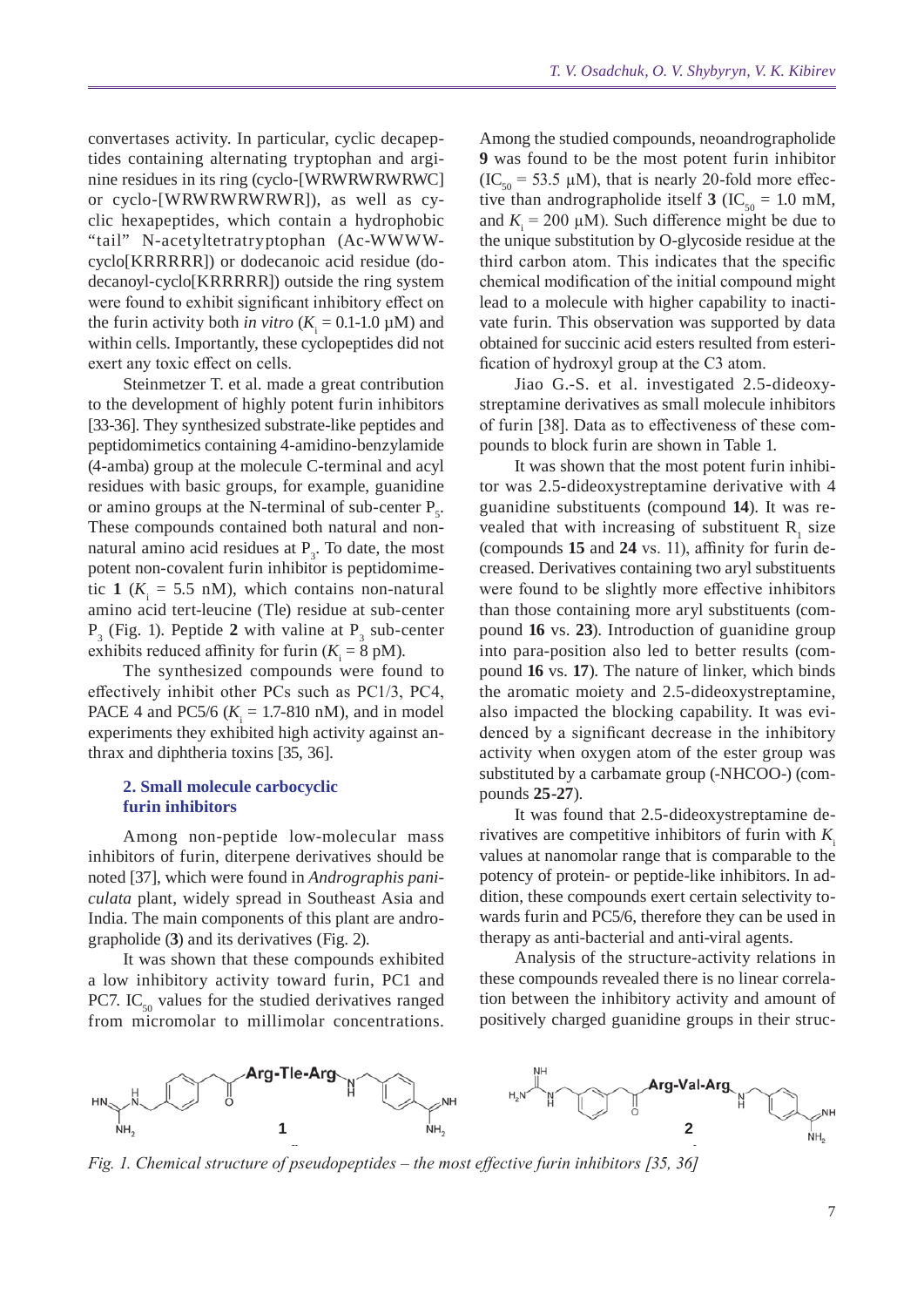

*Fig. 2. Chemical structures of non-peptide andrographolide-based furin inhibitors: 3 – andrographolide; 4 – 14-dehydroandrografolide succinic acid monoester (DA SM); 5 – succinic ester of andrographolide-1 (SEA -1); 6 – SEA -2; 7 – SEA -4; 8 – SEA -5; 9 – neoandrographolide [37]*

**9**

HO

tures. These findings are not consistent with data on inhibitory activity of polyarginine peptides, for which the correlation between inhibitory efficiency and the number of positive charges in a molecule was established [39]. The differences in results could be explained by peculiarities of 3-dementional guanidine groups' arrangement relative to the aromatic ring and by nature of the linker between the 2.5-dideoxystreptamine core and aryl groups

In 2015 Ramos-Molina et al [40] studied dependence of the anti-firin activity on structures of 2.5-dideoxystreptamine derivatives (Table 1) and bis-guanidinophenyl esters derivatives characterized by linkers with different hydrophobicity and containing two or four guanidine groups (Fig. 3, compounds **28-33**). The authors assessed their activities directly in cells using the following methods: a) enzyme activity assay in the TGN (trans-Golgi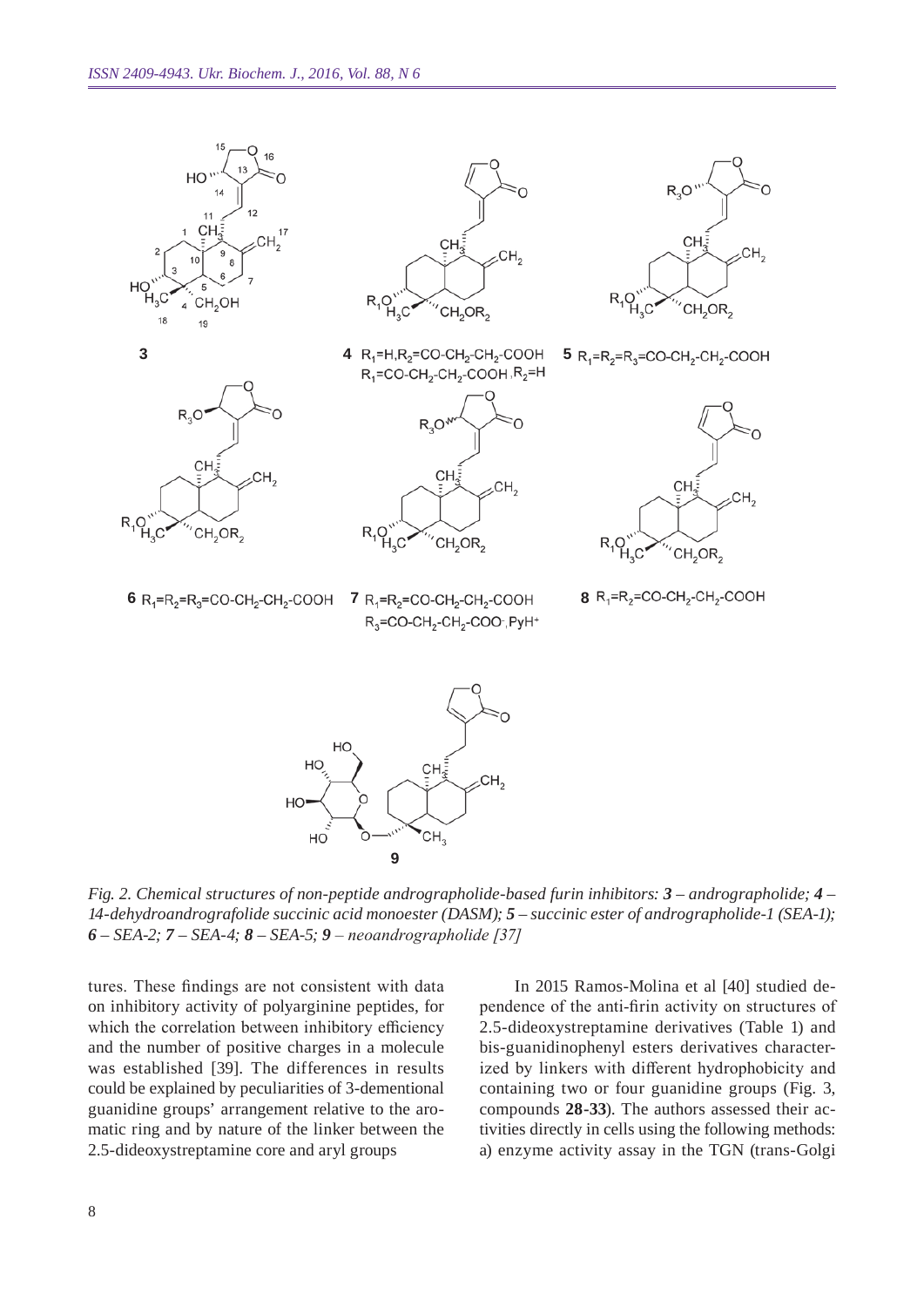| $R_3$ NH $\triangleleft$<br>,G<br>$G = \bigvee_{N} H$<br>NH <sub>2</sub> |                         |                                      |                                   |                       |  |
|--------------------------------------------------------------------------|-------------------------|--------------------------------------|-----------------------------------|-----------------------|--|
|                                                                          | $R_1O^{\prime\prime}$   |                                      |                                   |                       |  |
|                                                                          |                         | $^{\prime\prime}$ OR $_2$            | ŃH                                |                       |  |
| Compound                                                                 | $\mathbf{R}_{\text{1}}$ | $\mathbf{R}_{\scriptscriptstyle{2}}$ | $R_{3}$                           | $K$ <sub>i</sub> , μM |  |
| ${\bf 10}$                                                               | G<br>Ġ                  | G<br>G                               | ŅН<br>NH <sub>2</sub>             | $0.169 \pm 0.009$     |  |
| ${\bf 11}$                                                               | G<br>G                  | G                                    | NH<br>NH <sub>2</sub>             | $0.089 \pm 0.022$     |  |
| $12\,$                                                                   |                         | G                                    | ŅH<br>NH <sub>2</sub>             | $0.404 \pm 0.018$     |  |
| 13                                                                       | $H_2N$<br>G             |                                      | ŅΗ<br>NH <sub>2</sub>             | $0.022 \pm 0.002$     |  |
| 14                                                                       |                         | G                                    | ŅH<br>NH <sub>2</sub>             | $0.006 \pm 0.002$     |  |
| 15                                                                       | G                       | G                                    | ŅH<br>NH <sub>2</sub>             | $0.069 \pm 0.004$     |  |
| 16                                                                       | G                       | G                                    | ŅH<br>NH <sub>2</sub>             | $0.012 \pm 0.003$     |  |
| $17\phantom{.}$                                                          | G                       | G                                    | $\frac{NH}{H}$<br>NH <sub>2</sub> | $>100$                |  |
| ${\bf 18}$                                                               |                         |                                      | ŅН<br>NH <sub>2</sub>             | $0.042 \pm 0.003$     |  |
| 19                                                                       |                         |                                      | ŅН<br>NH <sub>2</sub>             | $>100$                |  |
| $20\,$                                                                   | G                       | G                                    | ŅН<br>NH <sub>2</sub>             | $>\!\!100$            |  |

# *T a b l e 1. Inhibition constants (Ki ) for 2.5-dideoxystreptamine derivatives [38]*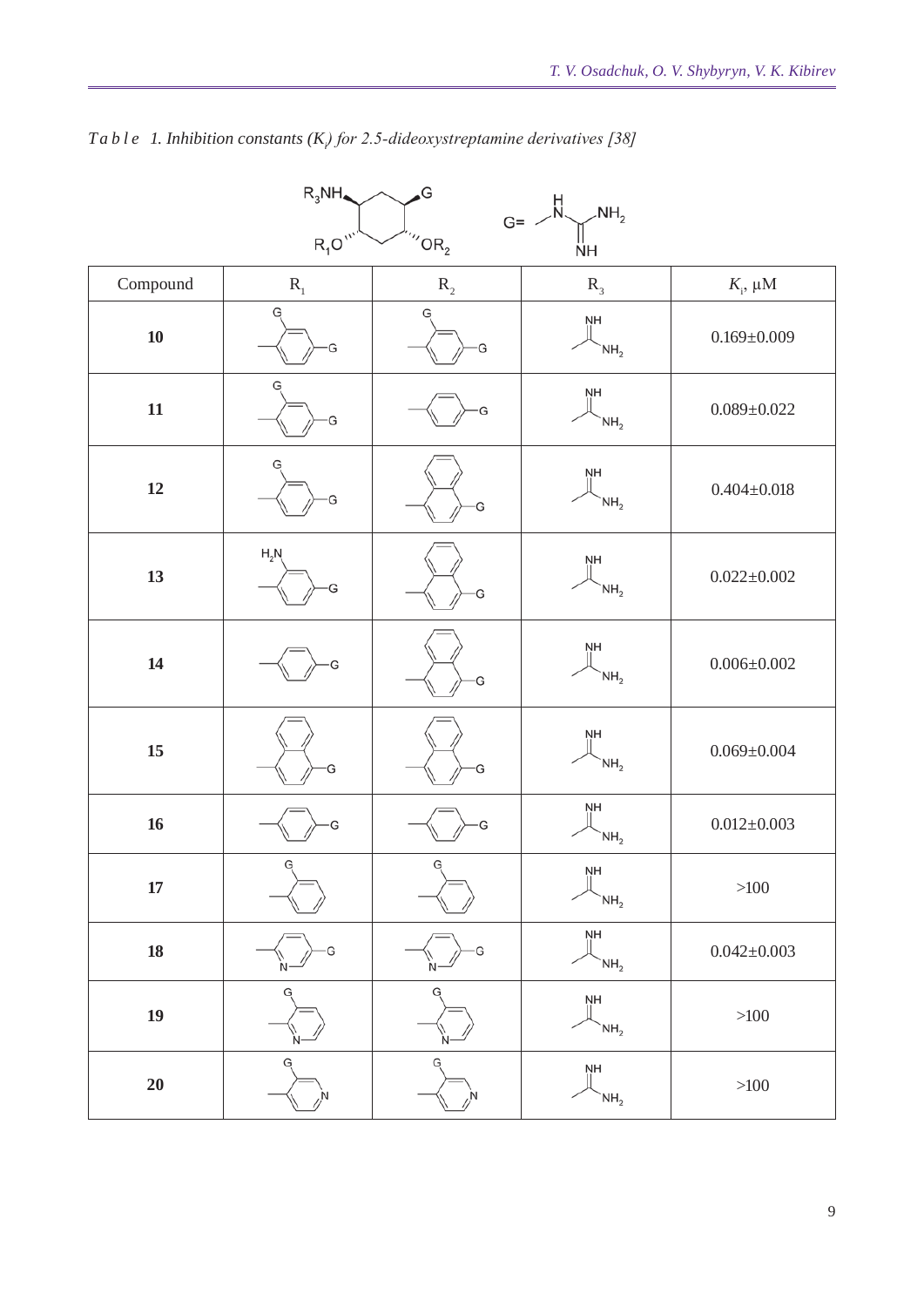| ${\bf 21}$ | H<br>N<br>$\mathcal{M}_{2}$ | H.<br>$\mathsf{NH}_2$ | ŅН<br>NH <sub>2</sub>        | $>100$            |
|------------|-----------------------------|-----------------------|------------------------------|-------------------|
| 22         |                             |                       | ŅH<br>NH <sub>2</sub>        | $>100$            |
| 23         | G                           | G                     | G                            | $0.046 \pm 0.003$ |
| 24         | G                           | G                     | G                            | $0.423 \pm 0.005$ |
| 25         | G<br>O                      | G<br>O                | ŅH<br>$\mathsf{NH}_2$        | $0.812 \pm 0.041$ |
| 26         | G<br>Ó.                     | G<br>O                | ŅH<br>NH <sub>2</sub>        | $1.768 \pm 0.007$ |
| 27         | G<br>Ω                      | G<br>벖<br>O           | <b>NH</b><br>NH <sub>2</sub> | $>100$            |

#### *T a b l e 1.* Continuation

network) using created chimeric substrate CHO-GRAPfurin; b) testing of HT-1080 fibrosarcoma cells migration to assess furin processing of matrix metalloproteinases (in the TGN), c) measurement of *Pseudonomas* exotoxin A cytotoxicity on CHO-DG44cells to assess the furin activity in the endocytic pathway; d) testing of anthrax cytotoxicity on macrophage RAW 264.7 cells to examine the furin activity on the cell surface. Additionally, the effect of the synthesized compounds on cell survival was studied. The tested compounds were divided into four groups. In the first group (Table 1, compounds **10**, **11**, **16**, **17**), effect of amount of guanidine groups and their relative position in the molecule on furin was studied. In the second group of inhibitors (Table 1, compounds **18-20**, **22**), effect of the presence of heteroatoms (such as nitrogen) in benzene ring of 2,5-dideoxystreptamine derivatives was assessed. In the third group of compounds (Table 1, compounds **12**, **14**, **15**), effect of hydrophobicity of the mentioned derivatives was investigated. Finally, in the fourth group (Table 1, compounds **25-27**), effect of guanidine group positions relative to the linker

in the *ortho*-, *meta*- or *para*-positions was analyzed. The bis-guanidinophenyl esters structures, which demonstrate the effect of nature of the linker on anti furin activity of the compounds **28-33** are shown in Fig. 3.

The performed comprehensive study emphasized the importance of synthesis of compartmentspecific furin inhibitors, and found that the best correlation between the  $K_i$  values determined *in vitro* and anti furin activity determined inside cells was observed for furin functioning on the cell surface. Authors believed that they succeeded to identify the compounds, which possess a wide spectrum of biological activities without marked toxicity.

#### **3. Pyrrolidine, guanidines and terpyridines as effective PCs inhibitors**

Among the nitrogen-containing small-molecule furin inhibitors, 2,3,5,6-tetrahydro-1*H*-imidazo[1,2 a]imidazole derivatives were studied [41].

These compounds can be referred to aromatic bicyclic guanidines. They exhibited inhibitory activity toward furin with  $K_i > 15 \mu M$ , whereas their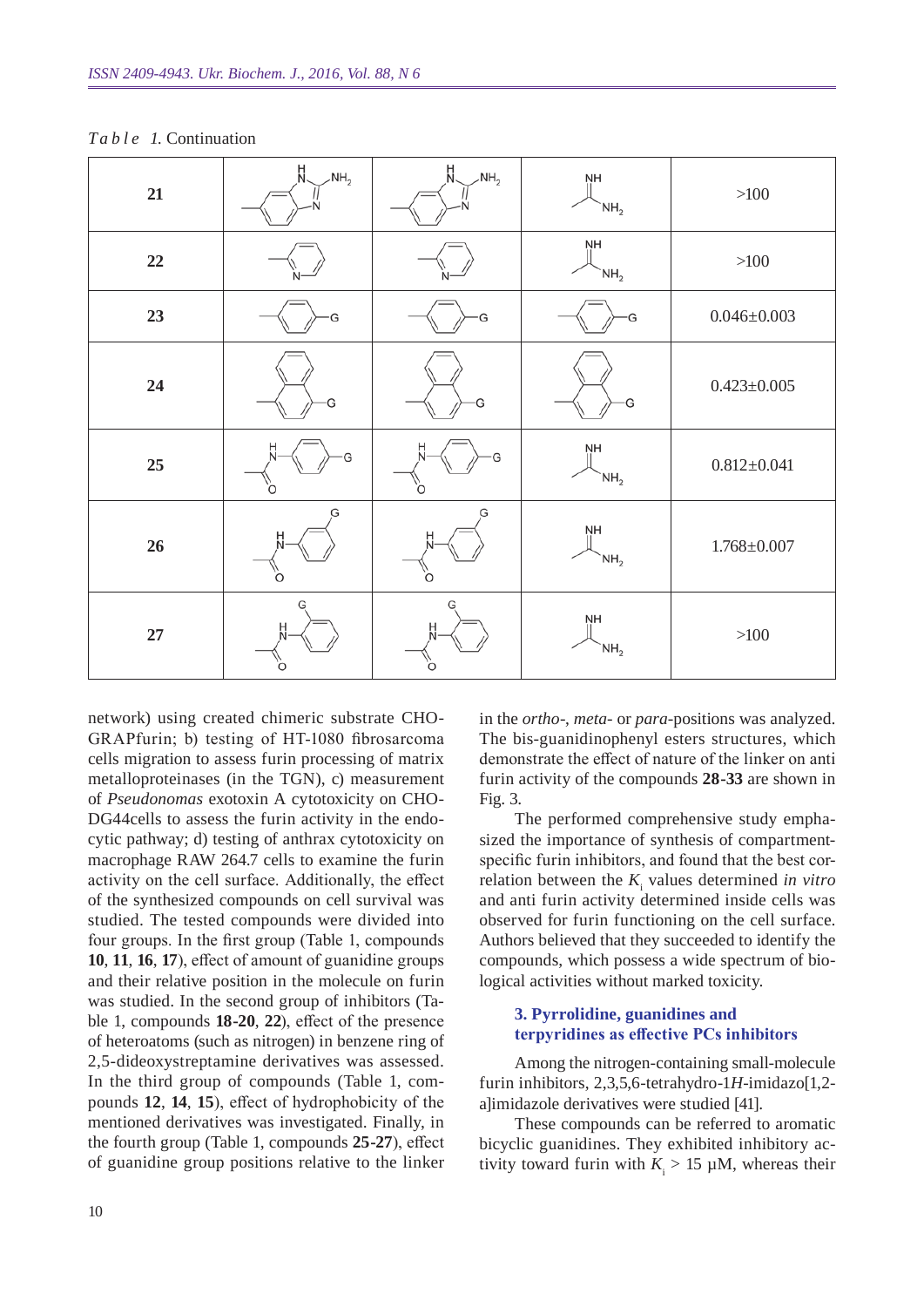

*Fig. 3. Structure and activity of bis-guanidinophenyl esters (G - guanidine group) [40]*

inhibitory activity toward protein convertase PC2 was much lower – 3.3-10.0  $\mu$ M. Among the studied compounds based on pyrrolidinebispiperazine, inhibitory activity toward furin was found to be higher than  $25 \mu M$  that is not significant result. But these substances showed remarkable results with the PC2 inactivation ( $K_i = 0.54$ -0.66  $\mu$ M) and were found to be first established selective inhibitors of this enzyme. To obtain potential furin inhibitors on the basis of these compounds, further researches of their structural modifications are required.

Podsiadlo P. et al. [42] showed that some stable complexes of zinc and copper can effectively block furin (Table 2). Structures of terpyridine derivatives that are constituents of chelate complexes are presented in Fig. 5. Free chelating molecules did not inactivate the enzyme. Compounds, type of Cu(TTP)  $\text{Cl}_2$  and  $\text{Zn(TTP)Cl}_2$ , blocked furin activity with the IC<sub>50</sub> values ranged from 5 to 10  $\mu$ M. Free Zn<sup>2+</sup>-ions exhibited less inactivating effect than copper complex compounds. Although,  $Cu^{2+}$ -ions were more effective than chelate complex  $Cu(TTP)Cl<sub>2</sub>$ . In general, Cu-ions had a greater ability to bind to the enzyme

active site owing to their coordination with catalytic residues. Inhibition was competitive and irreversible. The effectiveness of inhibition depended on the nature of the substituent in chelate complex. These substances, in general, are stable and promising for research on bioterrorist protection.

#### **4. Non-peptide heterocyclic and aromatic enediynes**

Basak et al. [43] presented an innovative strategy for the synthesis of effective PCs inhibitors on the basis of aromatic and heterocyclic derivatives (so-called enediynes). The approach was based on incorporation of enediynyl amino acid (Eda) into a polypeptide chain QQVAKRRTKR<sup>↓</sup> DVYQE at the  $P_1$ - $P_1$ ' site (marked with arrow), which correspond to amino acid 98-112 sequence of human furin prodomain [43]. The Bergman cycloaromatization reaction [44] led to a free radical generation resulting in a sufficiently high reactivity of these derivatives in the enzyme inactivation. Insertion of Eda also contributed to the formation of polypeptide chain β-turns. As a result, a potent furin inhibitor (IC<sub>50</sub> ~ 40 nM)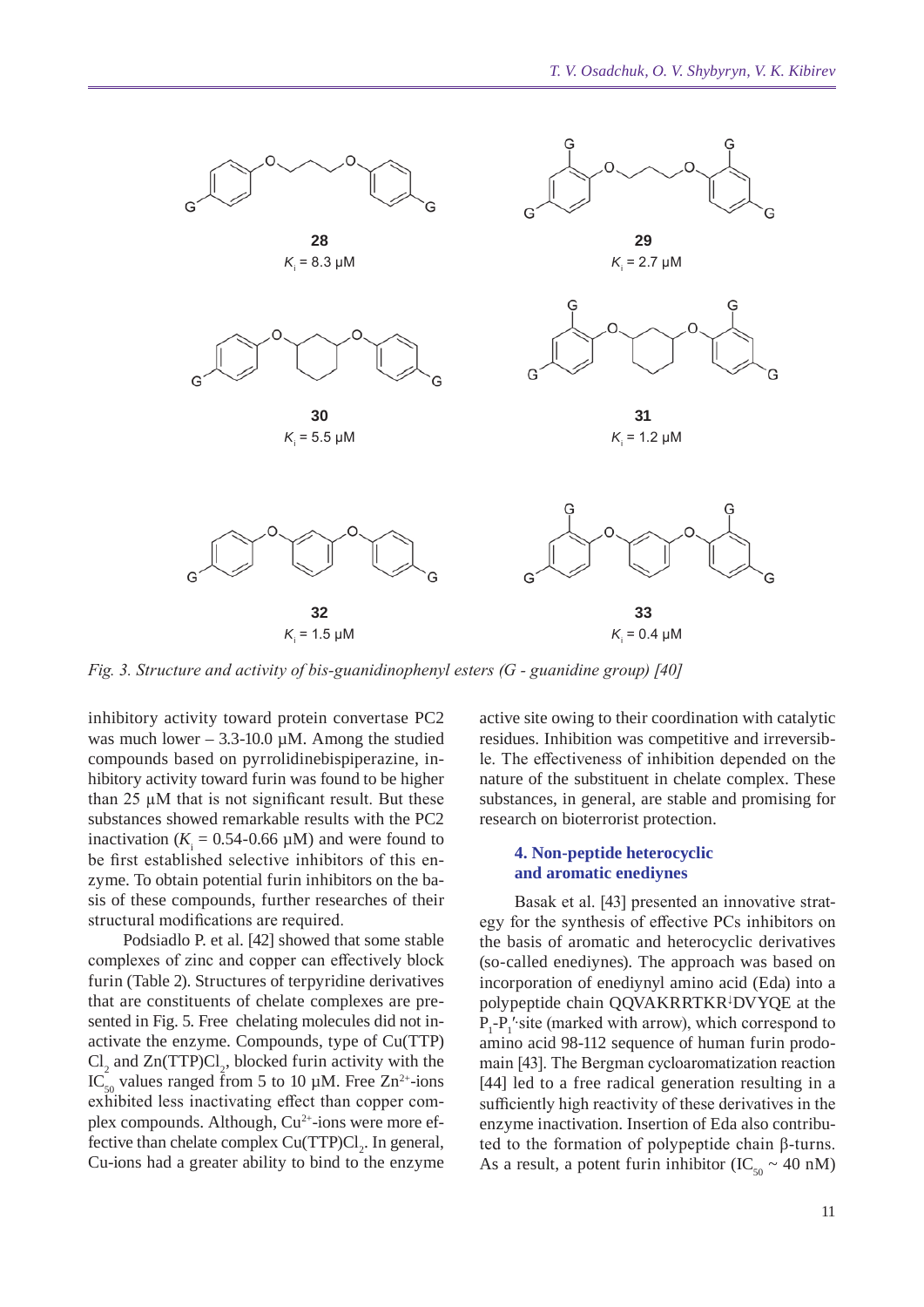

*Fig. 4. Aromatic bicyclic guanidine derivatives that inactivate furin [41]*

*T a b l e 2. Effectiveness of zinc and copper compounds in furin inhibition. The mixtures were incubated for 2 h at 22 °C prior to the substrate addition. Buffer: 20 mM NaMES, pH 7.0, 0.1% Triton X-100, 3% DMSO, 20 mM [NaCl], 1 mM [CaCl<sup>2</sup> ] [42]*

| $\mathbf N$ | Compound                       | $IC_{50}$ , $\mu$ M | Compound                         | $IC_{50}$ , $\mu$ M |
|-------------|--------------------------------|---------------------|----------------------------------|---------------------|
| 37          | $Zn^{2+}$ ion                  | $21.0 \pm 3.0$      | $Cu^{2+}$ ion                    | $0.14 \pm 0.06$     |
| 38          | Zn(MPT)Cl <sub>2</sub>         | $9.0 \pm 1.2$       | Cu(MPT)Cl <sub>2</sub>           | $5.1 \pm 0.6$       |
| 39          | Zn(TTP)Cl <sub>2</sub>         | $9.0 \pm 1.1$       | Cu(TTP)Cl <sub>2</sub>           | $5.0 \pm 0.6$       |
| 40          | $Zn(Me, -4'-TTP)Cl$ ,          | $14.0 \pm 2.0$      | $Cu(Me, -4'$ -TTP)Cl,            | $14.0 \pm 1.5$      |
| 41          | $Zn(TERPY)Cl$ ,                |                     | Cu(TERPY)Cl <sub>2</sub>         | $7.7 \pm 0.5$       |
| 42          | $Zn(t-Bu, -TERPY)Cl$ ,         | No inhibition       | [Cu(TERPY)Cl](OCl <sub>A</sub> ) | $6.9 \pm 0.5$       |
| 43          | $Zn$ (Cl-TERPY)Cl <sub>2</sub> | $70.0 \pm 7.0$      | Cu(OH-TERPY)Cl <sub>2</sub>      | $7.2 \pm 0.7$       |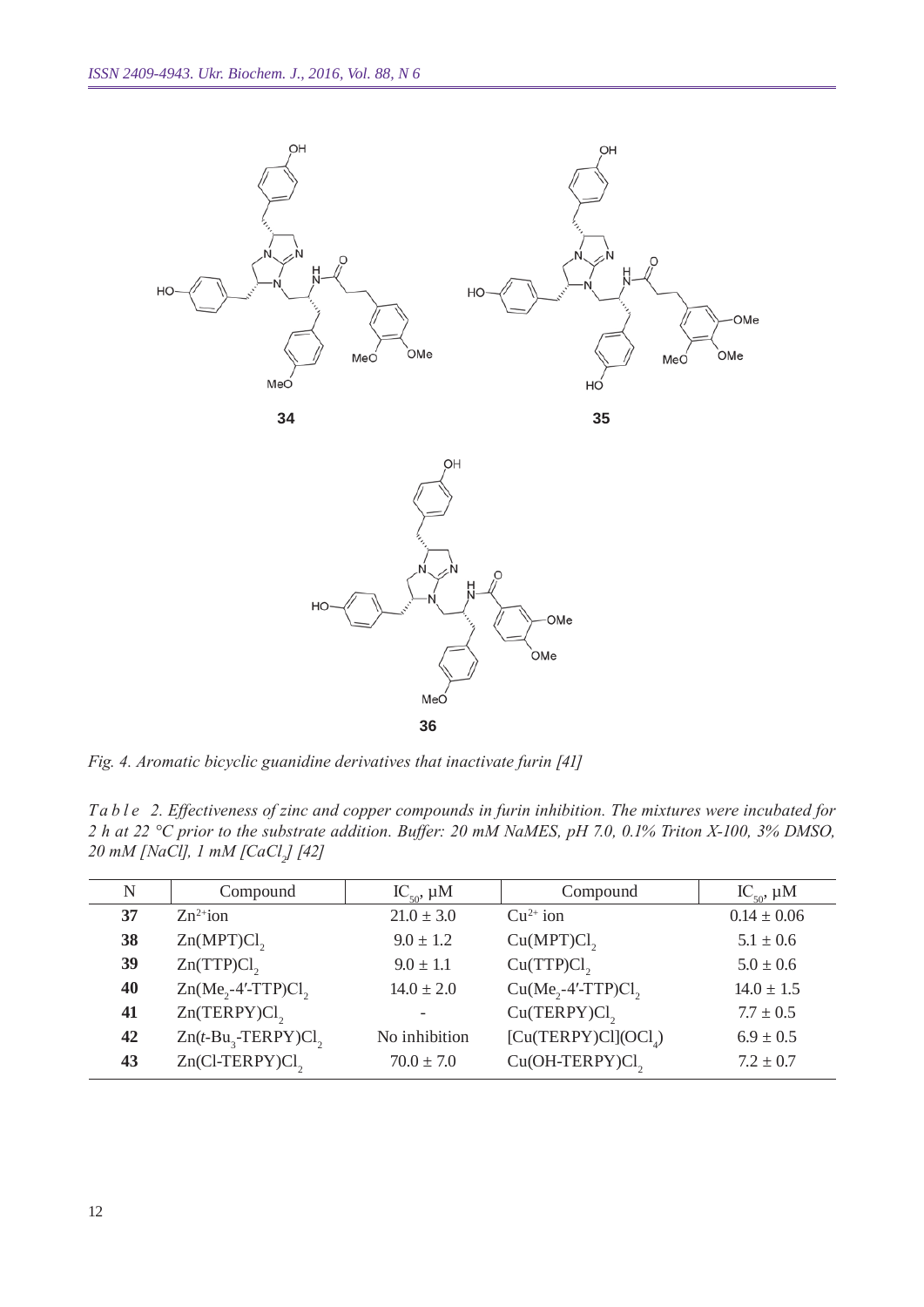

*Fig. 5. Structures of terpyridine derivatives, which inhibit furin activity [42]*

was obtained upon cleavage of synthetic fluorogenic substrate Boc-RVRR-MCA or FRET-derived protein hSARS-CoV (IC<sub>50</sub> ~ 193 nM). Eda-peptide 98-112 also effectively blocked processing of precursors of such growth factors as PDGF A, B and VEGF-C in CHO cells.

In the work [43] it was shown for the first time that various aromatic enediynyl derivatives exhibited inactivating effect on furin as well as on PC5 or PC7 activities with  $IC_{50}$  values ranging from 8.5 to 193 µM depending on the enzyme nature and structure of enediynyl derivatives. The most effective inhibitor was found to be a compound composed of 12-membered heterocycle with bis-1,4 nitrogen atoms and two benzene side chains (Fig. 6, compound **44**).



*Fig. 6. Structures of aromatic enediynes and IC<sub>50</sub> values for furin inactivation [43]*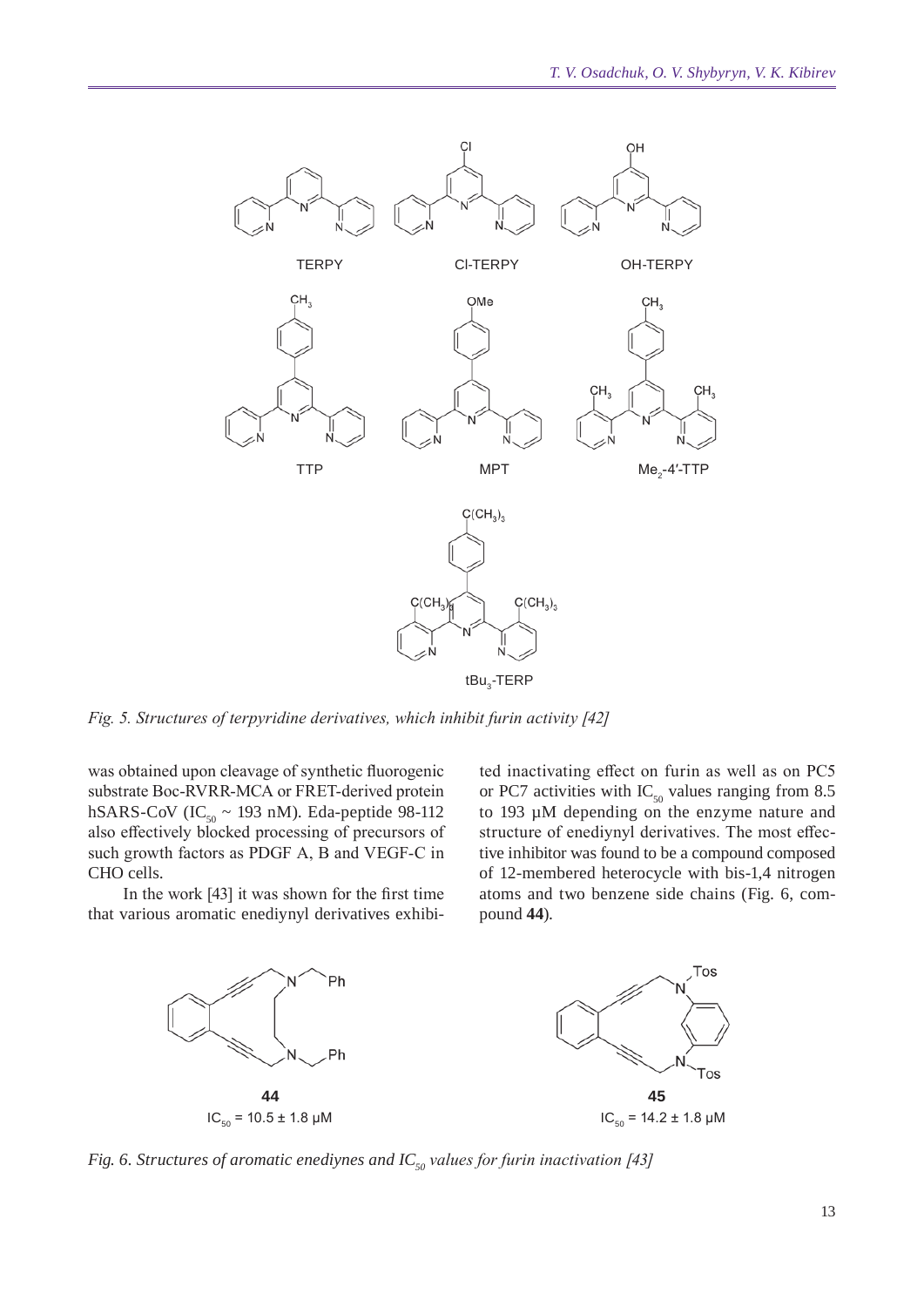#### **5. Natural compounds containing oxygen 5.1. Flavonoids**

Among the oxygen-containing furin inhibitors, natural flavonoids, such as baicalein, chrysin, oroxylin A and its glycoside were studied (Fig. 7, compounds **46-49**) [45]. These derivatives are the main components of *Oroxylum indicum* plant. It was pre-

viously found that baicalein and its glycoside (7-D-βglycoside), known as baicalin, the major component of another medicinal plant *Scutellaria baicalensis*, effectively blocked cancer cell growth *in vitro* [46]. Authors hypothesized that anti-cancer properties of flavonoids related to their ability to inhibit PCs activity. Clear correlation between furin inactivation



*Fig. 7. Flavonoids, which block the furin and other PCs activities*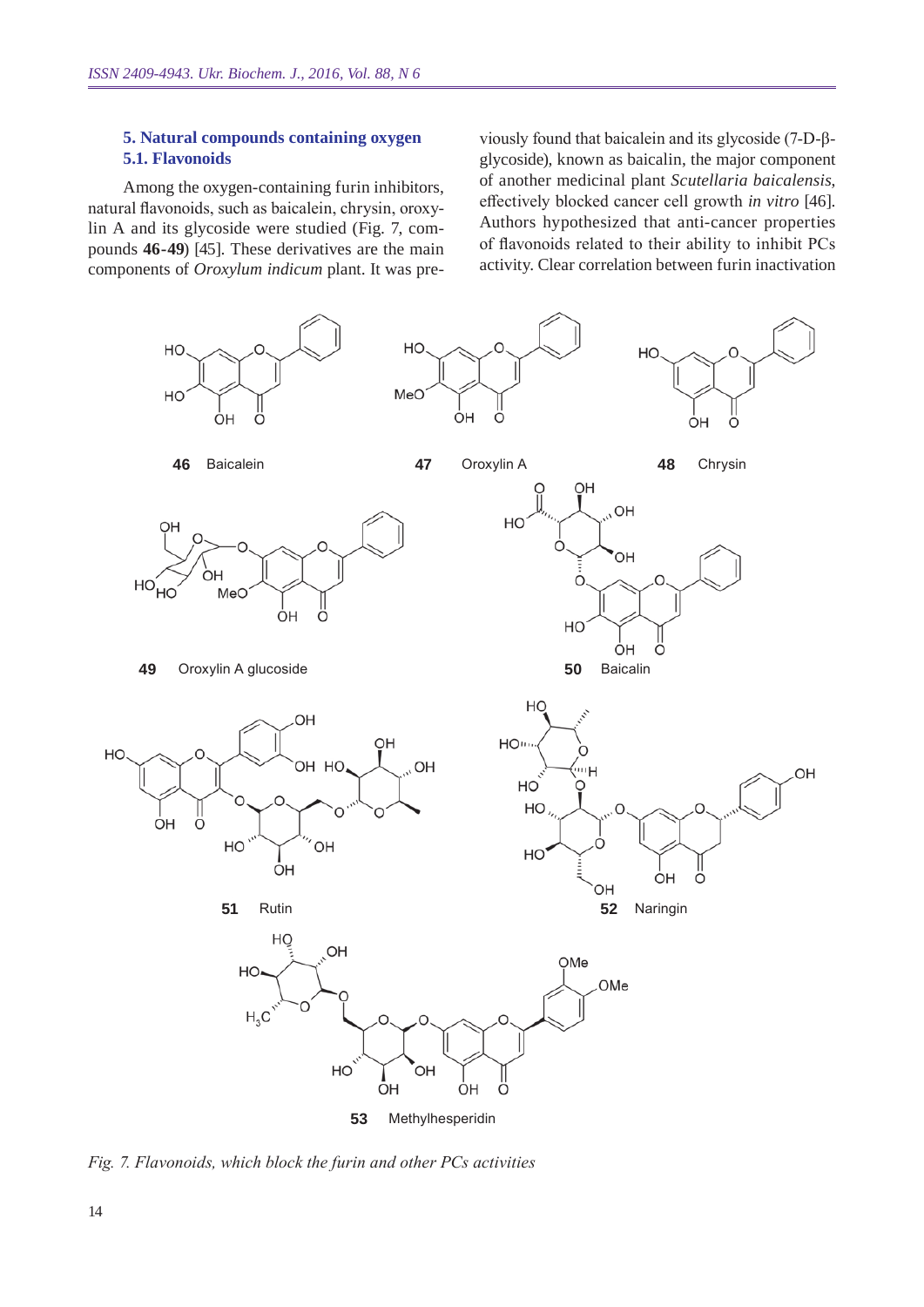and regression of cancer cells CT-26 (colorectal carcinoma), widely used in such studies, was observed. Data on cancer cell proliferation and migration revealed that baicalein and oroxylin A glycoside were more effective (among tested flavonoids) in suppressing of growth and migration of pathogenic cells. It was also found that baicalein (compound **46**), which did not have the carbohydrate moiety in its structure, inhibited more effectively growth and proliferation of cancer cells than its glycoside – baicalin (compound **50**).

Majumbar et al. [45] demonstrated that these flavonoids exhibit inhibitory effect against furin and other PCs.  $K_i$  and IC<sub>50</sub> values were found to be in the range of 5-35 µM. Thus, oroxylin A was the most potent furin inhibitor with  $K_i = 5.0 \mu M$  that is 5- and 7-fold higher than for baicalein and chrysin, respectively. Its anticancer effectiveness was lower than that of baicalein and oroxylin A glycoside. This difference might result from the involvement, besides furin, other PCs (particularly PCSK6) in the process of tumor growth. A comparative analysis of the inhibitory effectiveness against furin, PCSK4, PCSK5 and PCSK7 revealed that only baicalein has selectivity for PCSK4.

Previously, it was found that other members of the flavonoid family, namely baicalin, rutin, naringin and methyl hesperidin (Fig. 7, compounds **50- 53**) also inhibited activity of furin with  $K_i$  values ranged from 80 to 200 µM. Since rutin inhibited the furin activity via reversible competitive mechanism [47], we can assume that this is mediated by direct binding of the inhibitor molecule to the enzyme active site. The interaction can occur owing to hydrogen bonds between hydroxyl groups of glycosylated fragment and amino acid residues of the enzyme active site. This finding is consistent with the results on inhibition of furin by andrographolide 3 and glycosylated derivative 9. The effectiveness of inhibition depends on 3-D-dementional position of the glycoside residue that could provide efficient interaction with furin binding center.

#### **5.2. Furin inactivation by components of natural products: coumarins, quinonoids and iridoids**

Among the small molecule inhibitors of furin, derivatives **54-62** of dicoumarol, which is used in clinic as an anticoagulant and is notable for its high bioavailability, low toxicity and high cell permeability, were studied [48] (Table 3).

*T a b l e 3. Furin inhibitors based on dicoumarol [48]*



These compounds were selected after thorough screening of their furin inhibitory effect given  $K_i$ values from 1.04 (compound **54**) to 185 µM (compound **62**). 4-hydroxycoumarin, warfarin and 3-(α-acetonyl-phenyl)-4-hydroxycoumarin, which can be considered as structural units of dicoumarol derivative molecules, were found to be capable of inhibiting the enzyme only in millimolar concentrations. That is, the unique dicoumarol structure is the cause for their more effective furin inhibition.

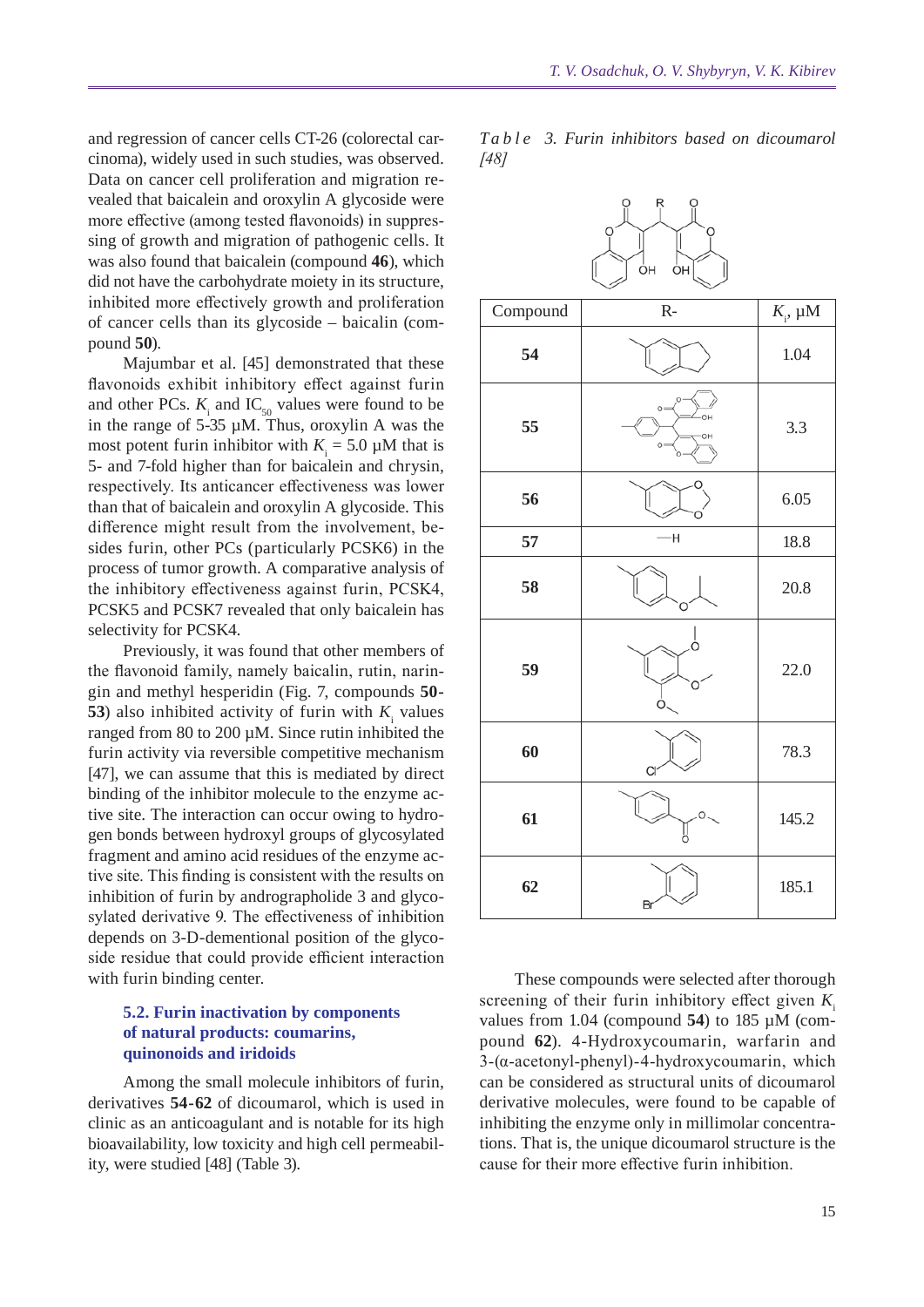Furin inactivation can occur both at the cell surface (in case of anthrax toxin) and in the secretory pathways (blocking of metastasis growth factor - membrane type-1 matrix metalloproteinase (MT1-MMP)) at the micromolar concentrations, and mechanism for the inhibition was shown to be noncompetitive. Inhibition of the enzyme activity by compounds **56**, **57** and **62** were reversible, indicating the lack of non-specific reactions between these derivatives and the enzyme. However, selectivity for furin was not observed, since these compounds also exhibited inhibitory effect on rat PC PACE4 and human PC5/6 and PC7.

 $K<sub>i</sub>$  and IC<sub>50</sub> values for furin inhibition on the cell surface as well as for intracellular processing were found to be in the low micromolar range. These values significantly differed from those for furin inhibitors of peptide and protein structure, which were  $\sim$  1000–10 000  $K_i$ . For comparison, IC<sub>50</sub> values for blocking of the intracellular processing by compounds **54**, **55** and **57** were  $\sim$  4  $K_i$ , 17  $K_i$ , and 1  $K_i$ , respectively. This highly effective inhibition can be associated with dicoumarol ability to block both intracellular enzyme activity and enzyme activity on the cell surface.

Dicoumarols are used in medicine as anticoagulants of indirect action, which makes them an attractive platform for structural modifications. Structural optimization of dicoumarol-based inhibitors is required to achieve selectivity for furin and other PCs. The search for more effective inhibitors will give an opportunity to investigate thoroughly dicoumarol binding sites, as well as the mechanism for non-competitive inactivation of furin.

Among simple coumarins, just 4-hydroxycoumarin, 4-hydroxy-3-(3-oxo-1-phenylbutyl)coumarin and 4-hydroxy-3-(3-oxo-1-phenylpropyl)coumarin inhibited furin activity (Fig. 8, compounds **63-65**) [8]. The most effective inhibitor *in vitro* was scopoletin (or MCD-1) 66, isolated from a medicinal plant *Morinda citrifolia* (Table 4) [8]. This compound inhibited the enzyme using a fluorogenic substrate Boc-RVRR-MCA with  $IC_{50}$  value about 7 µM.

Compounds **67-69** (Table 4) exhibited relatively low furin inhibiting effect. Though, notably, they were able to inhibit the PCs activity, furin in particular, as it was found for iridoids **67**, **68** and quinone **69**.

#### **6. Aromatic compounds containing positively charged substituents**

It has previously been shown that the presence of one or more of guanidine groups in the structure of non-peptide inhibitors facilitated their interaction with the furin active site [38]. Given the structure of the enzyme binding site determined by X-ray analysis [49, 50], it could be expected that most effective inhibitors of furin would be extended low-molecular compounds. Moreover, these compounds should contain several positively charged substituents, which would provide effective interaction with Glu and Asp residues of the enzyme binding site.

Analysis of furin inhibition effect of aromatic compounds containing amidinohydrazone groups (Table 5, compounds **70-91**) [51-53] revealed that compounds with one positively charged group in molecule inhibited only slightly furin activity. The presence of two such groups resulted in more effective binding with the enzyme. It was assumed that one positively charged group might bind to the  $S_1$  pocket of the enzyme, and the second one - to the  $S_2$  sub-site. Substitution of hydrogen in amino group of compound **70** by positively charged groups (compounds **74-78**) led to increase in the inhibitory activity. The most efficient furin inhibitor, among the studied derivatives, contained two amidino-



*Fig. 8. Coumarin-based PCs inhibitors*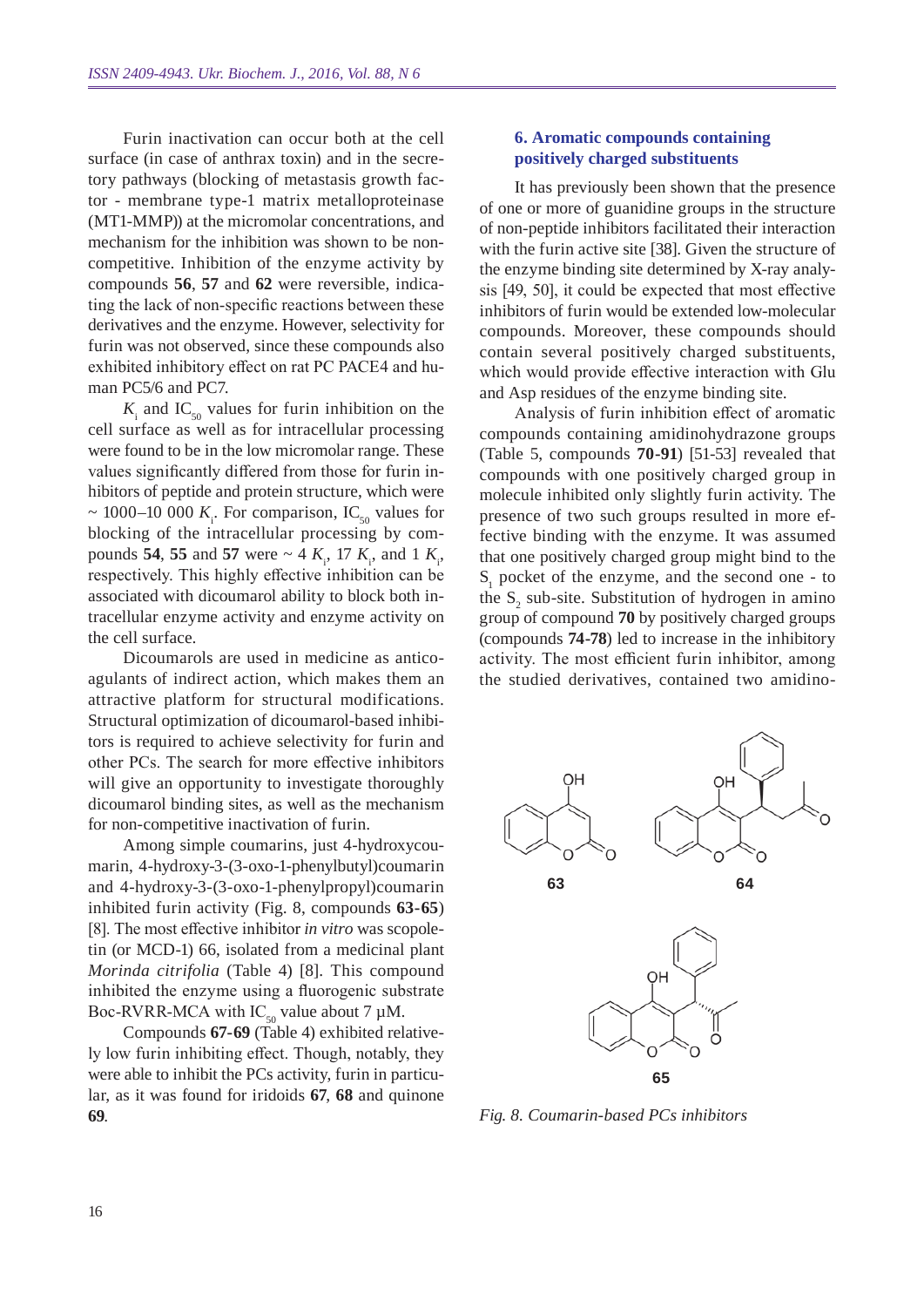hydrazone and one guanidine groups at the linker (compound **76**). Although derivative **80** with four amidinohydrazone substituents exhibited significant inhibition ( $K_i = 0.58 \mu M$ ), it should be noted that increase in the number of positively charged groups to 4 did not significantly impact enzyme inactivation.

The most potent furin inhibitors among bisamidinohydrazones **85-89**, which structures differ in linker nature, were found to be compounds **87**, **88** ( $K_i = 0.51$ -0.74  $\mu$ M) with a hydrophobic benzene ring in the linker structure [52]. These findings were confirmed by data on the inhibitory properties of bis- guanidinophenyl esters (Fig. 3, compounds **28- 33**) [40].

It was shown in work [54] that naphthofluorescein (known as CCG 8294) inhibited furin activity with a value of  $IC_{50} = 22 \mu M$ . The results of computer modelling and docking showed that its conformation in the enzyme active site was similar to conformation of baicalein (compound **46**) – well known furin inhibitor. Naphthofluorescein also blocked the matrix metalloprotease proMT1-MMP processing and aggressiveness of human fibrosarcoma cells (HT1080).

It was shown in 2015 that non-peptide furin inhibitors can be designed on the calix[4]arene platform [55]. This macrocycle CX3im derivative (Table 6), which contains positively charged N-methylimidazole groups at the upper rim, inhibited furin with  $K_i = 58 \mu M$ .

Moreover, the magnitude of the effect depended on hydrophobicity of the groups localized at the lower rim of calixarene cup.

Thus, in recent years the different classes of compounds that are capable of inhibiting the PCs (furin in particular) activities have been established. It should be noted that the sources of PCs inhibitors have often been natural substances. Such substances have a wide spectrum of biological activity associated with their ability to inactivate enzymes.

It has been shown that potential furin inhibitors should contain several positively charged groups for effective interaction with negatively charged glutamic and aspartic amino acid residues on the surface of the enzyme binding pocket.

In general, effectiveness of furin inhibition by non-peptide compounds is inferior to power of bioengineered  $\alpha$ 1-PDX protein with  $K_i \sim 600$  pM [56].

*Table 4. Anti-furin activity of several natural compounds in the presence of a fluorogenic substrate Boc-RVRR -MCA*

| Compound         | Structure                                                                           | $IC_{50}$                                                                                                                                         |
|------------------|-------------------------------------------------------------------------------------|---------------------------------------------------------------------------------------------------------------------------------------------------|
| 66<br>Scopoletin | MeO<br>HO                                                                           | 5 µM (at concentration of substrate 60 µM)<br>$8 \mu M$ (at concentration of substrate 40 $\mu$ M)<br>10 μM (at concentration of substrate 20 μM) |
| 67<br>Barlerin   | COOMe<br>HQ<br>Ĥ<br>HO.<br>O HO<br><b>OH</b><br>AcO <sup>'</sup><br>_<br>Me H<br>OH | $>100 \mu M$                                                                                                                                      |
| 68<br>Shanzhiol  | COOMe<br>L <sub>o</sub> H<br>HO,<br>H<br>COOH<br>OH<br>HO<br>CH <sub>3</sub>        | $>80 \mu M$                                                                                                                                       |
| 69<br>Plumbagin  | OΗ                                                                                  | $>100 \mu M$                                                                                                                                      |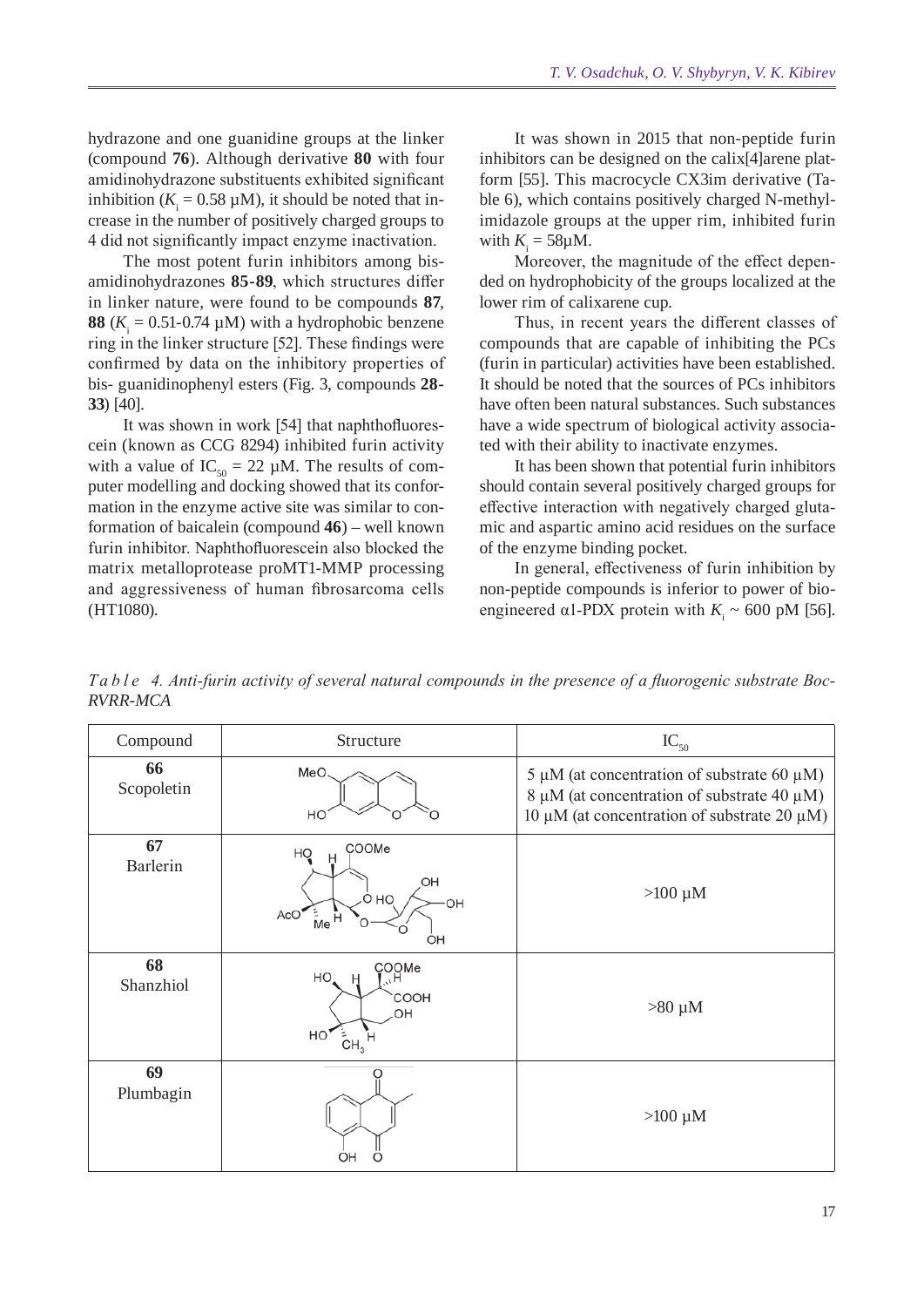| $\operatorname{Compound}$ | Structure                                                                                                                           | $K_i$ , $\mu$ M |
|---------------------------|-------------------------------------------------------------------------------------------------------------------------------------|-----------------|
| $70\,$                    | H.<br>H<br>N<br>$H_2N$<br>NH <sub>2</sub><br>ŇН<br>ÑН<br>NH <sub>2</sub>                                                            | $1.82\,$        |
| ${\bf 71}$                | H<br>NH <sub>2</sub><br>ŅΗ<br>ŃН<br>$H_2N$                                                                                          | $1.47\,$        |
| ${\bf 72}$                | H.<br>NH <sub>2</sub><br>ŅН<br>ÑН<br>$H_2N$                                                                                         | 1.84            |
| 73                        | NH <sub>2</sub><br>$H_2N$<br>NH<br>ÑН<br>ŅH<br>$o=\stackrel{\scriptscriptstyle \textrm{!}}{\scriptscriptstyle \infty}=o$            | $1.55\,$        |
| 74                        | NH <sub>2</sub><br>$H_2N$<br>ŇН<br>ŇН<br>NH<br>O.<br>н<br>NH <sub>2</sub><br>$H_2N$<br>ŃΗ                                           | $1.13\,$        |
| ${\bf 75}$                | Η<br>$H_2N$<br>NH <sub>2</sub><br>ÑН<br>ŇН<br>$\overline{\mathsf{N}}$ H<br>$O_{\leq 1}$<br>H<br>$\mathcal{M}_{2}$<br>Ňн             | $1.04\,$        |
| 76                        | Ĥ<br>$H_2N \searrow H$<br>$\sim$ NH <sub>2</sub><br>$\stackrel{  }{\sf NH}$<br>ŇН<br>ŃH<br>$O_{\leq}$<br>ŅH<br>NH <sub>2</sub><br>H | 0.46            |

*T a b l e 5. Furin inhibitors containing amidinohydrazone substituents at aromatic ring [51-53]*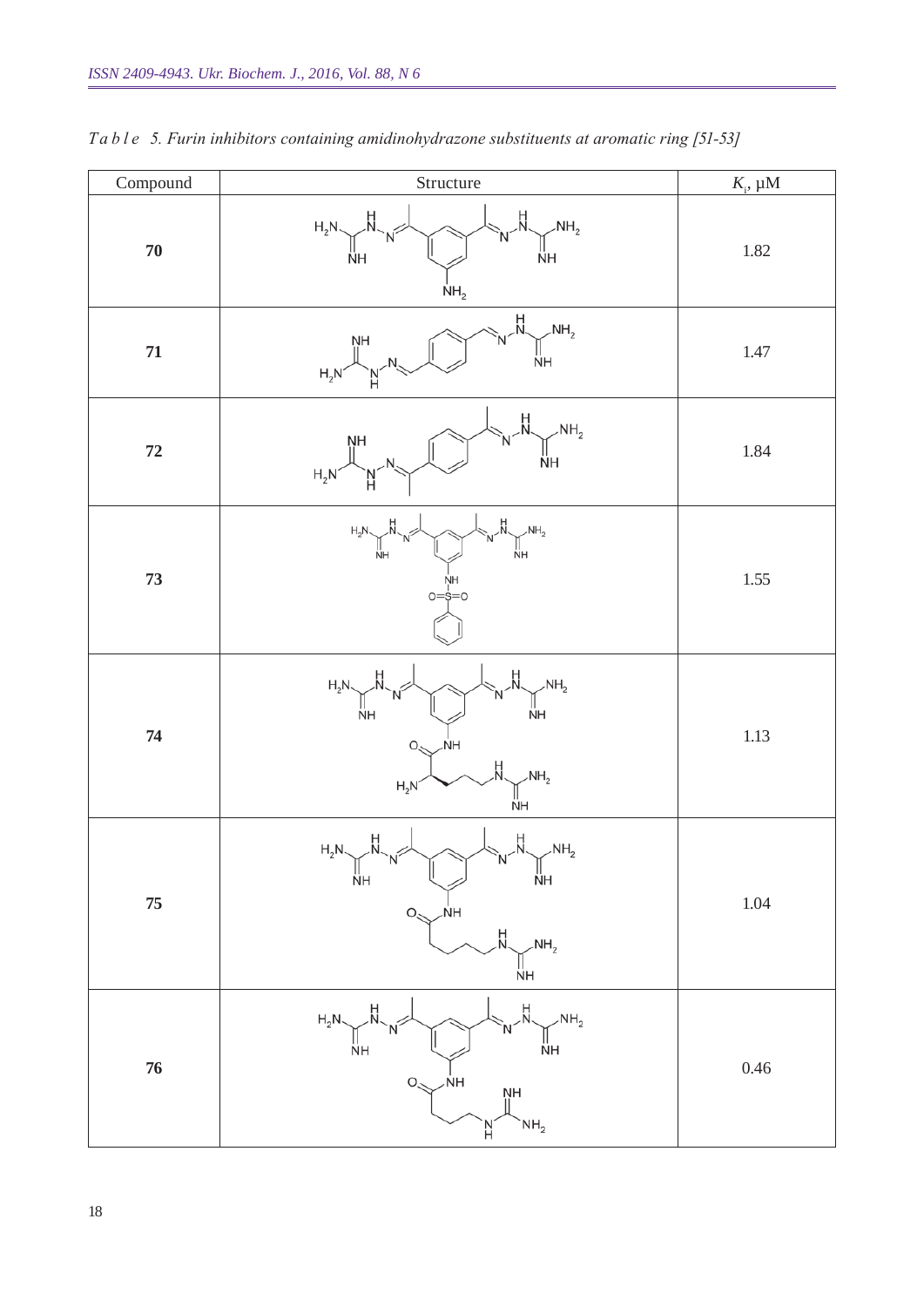# *T a b l e 5.* Continuation

| ${\bf 77}$ | H.<br>H.<br>$H_2N \searrow$<br>$\sim$ NH <sub>2</sub><br>Ñ<br>$\mathbb{I}$ nh<br>ŃН<br>ŃΗ<br>$O_{\leq}$<br>ŅН<br>NH <sub>2</sub>                                             | $1.42\,$ |
|------------|------------------------------------------------------------------------------------------------------------------------------------------------------------------------------|----------|
| ${\bf 78}$ | H<br>۲I<br>N<br>$\sim$ NH <sub>2</sub><br>$H_2N$<br>ÑН<br>ÑΗ<br>$O_{\leq}$<br><b>NH</b><br>NH <sub>2</sub>                                                                   | $1.20\,$ |
| 79         | $\frac{N}{\parallel}$<br>ŅΗ<br>$\begin{array}{c}\n\nwarrow \\ N\text{H}_2 \\ N\text{H} \\ \parallel\n\end{array}$<br>$H_2N$<br>`N´<br>$\frac{N}{\parallel}$<br>$H_2N^2$<br>N | $1.13\,$ |
| ${\bf 80}$ | ŅН<br>$\mathsf{H_2N}^{\scriptscriptstyle\diagup}$<br>`N´<br>NH<br>II<br>$\begin{bmatrix}NH_2\\NH\end{bmatrix}$<br>$H_2N$<br>ΪÄ.<br>ö<br>NH <sub>2</sub><br>ÑН                | $0.58\,$ |
| 81         | NH <sub>2</sub><br>$\frac{11}{N}$ H<br>ő<br>NH <sub>2</sub><br>ŇН                                                                                                            | 5.61     |
| 82         | NH<br>  <br>$H_2N$<br>`N´<br>NH <sub>2</sub><br>$\frac{1}{N}$ H<br>ő<br>NH <sub>2</sub><br><b>ΝH</b>                                                                         | $1.46\,$ |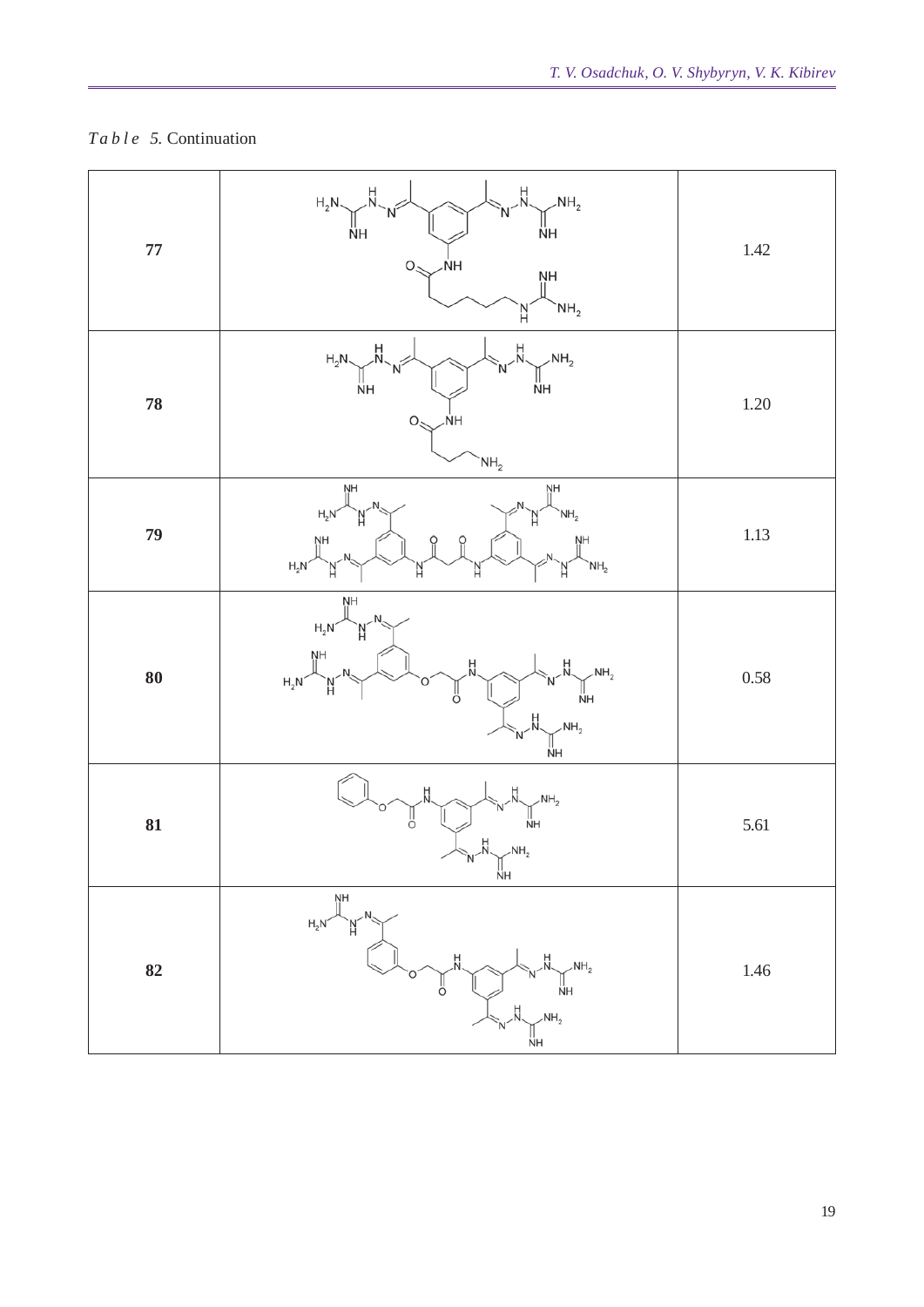# *T a b l e 5.* Continuation

| 83 | $H_2N$ $\overline{N}$ $\overline{N}$<br>$\frac{1}{N}$ $\frac{1}{N}$ $\frac{1}{N+1}$ $\frac{1}{N+2}$ $\frac{1}{N+1}$ $\frac{1}{N+2}$<br><b>NH</b>                                                                                                                                                                                                                                                | 1.94          |
|----|-------------------------------------------------------------------------------------------------------------------------------------------------------------------------------------------------------------------------------------------------------------------------------------------------------------------------------------------------------------------------------------------------|---------------|
| 84 | ŅΗ<br>$H_2N$<br>'Nʻ<br>$H_2N$<br>O                                                                                                                                                                                                                                                                                                                                                              | 1.35          |
| 85 | $\text{NH}_2$<br>NH<br>EtO<br>$H_2N$ <sup>NH</sup><br>`OEt                                                                                                                                                                                                                                                                                                                                      | $3.30\pm0.10$ |
| 86 | $N - N$<br>$N + N$<br>$N + N$<br>EtO<br>$H_{2}N$ $\frac{N}{N}$ $N_{3}$<br>OEt                                                                                                                                                                                                                                                                                                                   | $1.10\pm0.10$ |
| 87 | $\text{NH}_{2}$<br>$\text{NH}_{2}$<br>OEt<br>$\begin{picture}(120,115) \put(0,0){\line(1,0){150}} \put(15,0){\line(1,0){150}} \put(15,0){\line(1,0){150}} \put(15,0){\line(1,0){150}} \put(15,0){\line(1,0){150}} \put(15,0){\line(1,0){150}} \put(15,0){\line(1,0){150}} \put(15,0){\line(1,0){150}} \put(15,0){\line(1,0){150}} \put(15,0){\line(1,0){150}} \put(15,0){\line(1,0){150$<br>OEt | $0.51\pm0.02$ |
| 88 | $\text{NH}_2$<br>NH<br>$H_2N$                                                                                                                                                                                                                                                                                                                                                                   | $0.74\pm0.08$ |
| 89 | NH<br>$H_2N-$<br>N−N<br>H<br>N-N<br>$~\text{NH}_2$<br>HŃ                                                                                                                                                                                                                                                                                                                                        | $1.54\pm0.48$ |
| 90 | NΗ<br>H<br>$-NH2$<br>$H_2N$<br>HN                                                                                                                                                                                                                                                                                                                                                               | $1.21\,$      |
| 91 | EtO<br>NH <sub>2</sub><br>HN<br>ÌΝH<br>$H_2N$<br>OEt                                                                                                                                                                                                                                                                                                                                            | 3.90          |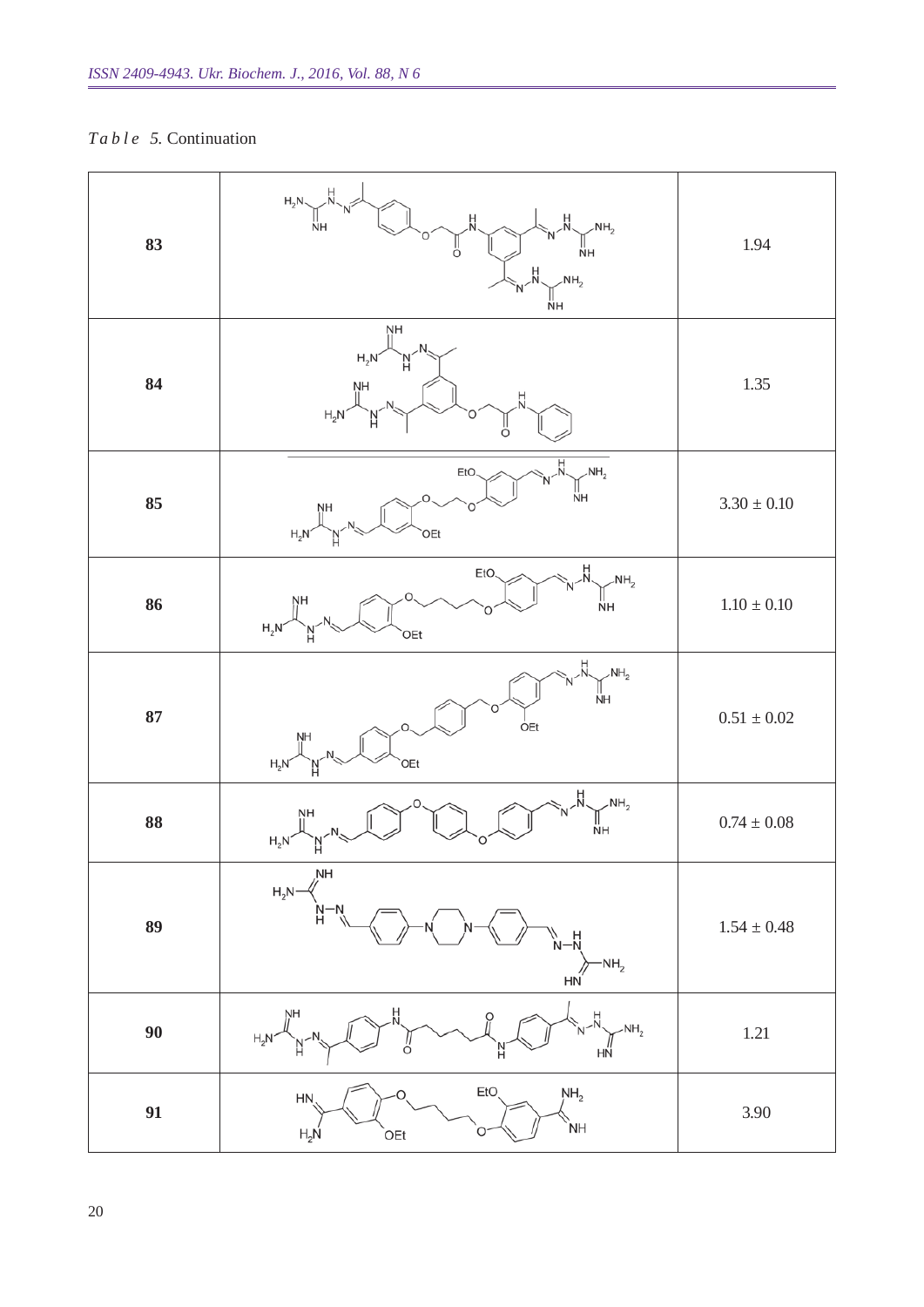| Ta b l e 6. The structure of calix[4] arenes and their effect on furin activity at pH 7.3 [55] |  |  |
|------------------------------------------------------------------------------------------------|--|--|
|------------------------------------------------------------------------------------------------|--|--|



|         | $R_1 - R_4$ Structure                      |                               |                                         |                       | Inhibition     |
|---------|--------------------------------------------|-------------------------------|-----------------------------------------|-----------------------|----------------|
| Code    | $R_{1}$                                    | $R_{2}$                       | $R_{\text{R}}$                          | $R_{4}$               | of furin, %    |
| CX3im   | $Y + N - CH_3$                             | $Y + N - CH_3$                | $-CH_{2}$ , $-CH_{3}$                   | $-CH_{2}$ , $-CH_{3}$ | $66.2 \pm 1.3$ |
| CX3N    | NH <sub>2</sub>                            | NH <sub>2</sub>               | $-CH_{2}$ , $-CH_{3}$                   | $-CH_2$ , $-CH_3$     | $59.8 \pm 1.0$ |
| CX3     | HO.                                        | OH.<br>ŅĨ                     | $-CH_2$ , $-CH_3$                       | $-CH_2$ , $-CH_3$     | $45.8 \pm 2.4$ |
| CX8im   | $\gamma$ <sub>+</sub> $N$ -CH <sub>3</sub> | $Y + N - CH_3$                | $-CH_{2}$ <sub>7</sub> -CH <sub>3</sub> | $-CH_{2}7-CH_{3}$     | $41.7 \pm 4.3$ |
| CX6im   | $\sim_{+}^{N}N-CH_{3}$                     | $\uparrow_N$ -CH <sub>3</sub> | $-CH_2$ <sub>2</sub> -CH <sub>3</sub>   | $-CH_2$ , $-CH_3$     | $24.2 \pm 3.9$ |
| $C-100$ | $-C(CH_3)$                                 | F                             | $-CH_{2}$ , $-CH_{3}$                   | H                     | $22.1 \pm 0.3$ |
| $C-89$  | <b>CI</b>                                  | CI                            | $-CH_2$ , $-CH_3$                       | $-CH_2$ , $-CH_3$     | $18.4 \pm 4.3$ |

In recent years, based on Phac-RVR-4-Amba, peptidomimetics **1** and **2**, the most effective synthetic competitive inhibitors of furin, have been developed  $(K<sub>i</sub> ~ 5-8 \text{ pM})$  [35, 36]. Despite numerous publications concerning development and the study of the PCs inhibitors' properties, still only limited data on their clinical trials have been represented [57]. An important issue is the selectivity of these compounds, in particular, synthesis of compartmentspecific furin inhibitors, and their safety to the human body. It is vital that these compounds would have greater stability, bioavailability and improved pharmacokinetic characteristics. Along these lines, the search for effective PCs inhibitors among lowmolecular mass compounds remains a current area of research.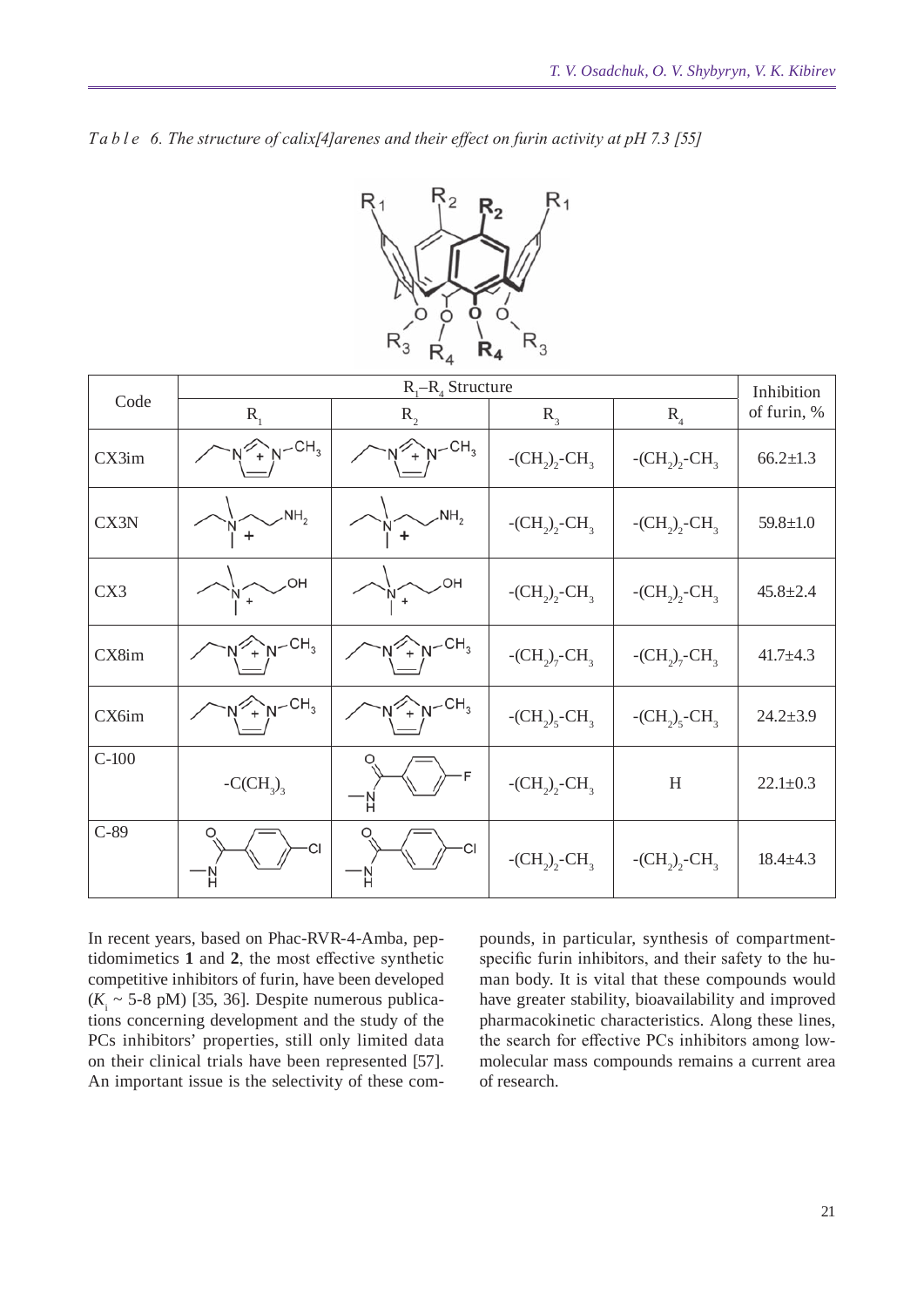### **Хімічна будова та властивості низькомолекулярних інгібіторів фурину**

*Т. В. Осадчук<sup>1</sup> , О. В. Шибирин<sup>1</sup> , В. К. Кібірєв1,2*

1 Інститут біоорганічної хімії та нафтохімії НАН України, Київ; 2 Інститут біохімії ім. О. В. Палладіна НАН України, Київ; e-mail: osadchuk@bpci.kiev.ua

Огляд присвячено аналізу взаємозв'язку між хімічною будовою та властивостями низькомолекулярних сполук як інгібіторів фурину – найвивченішої пропротеїнконвертази, яка бере участь у розвитку таких патологічних станів, як онкологічні захворювання, вірусні та бактеріальні інфекції та ін. Розглянуто дані новітніх робіт про вплив пептидів і псевдопептидів, сполук з ароматичними або гетероциклічними кільцями, низки природних сполук: флавоноїдів, кумаринів та ін. на інактивацію ензиму. Показано, що ефективність блокування активності фурину зростає зі збільшенням кількості позитивно заряджених груп у структурі цих сполук. Встановлено, що найпотужнішими інгібіторами на сьогодні є пептидоміметики ( $K$ <sub>i</sub> = 5–8 пМ). Проте жодна із синтезованих сполук не знайшла практичного застосування. Важливою лишається проблема селективності інгібіторів, покращення їхньої стабільності, біодоступності та безпечності для організму людини.

К л ю ч о в і с л о в а: фурин, синтетичні інгібітори, пептиди, псевдопептиди, похідні 2,5-дидезоксистрептаміну, енедіїни, амідиногідразони, флавоноїди, кумарини.

### **Химическое строение и свойства низкомолекулярных ингибиторов фурина**

*Т. В. Осадчук<sup>1</sup> , Е. В. Шибирин<sup>1</sup> , В. К. Кибирев1,2*

1 Институт биоорганической химии и нефтехимии НАН Украины, Киев; 2 Институт биохимии им. А. В. Палладина НАН Украины, Киев; e-mail: osadchuk@bpci.kiev.ua

Обзор посвящен анализу взаимосвязи между химическим строением и свойствами низкомолекулярных соединений в качестве ингибиторов фурина – наиболее изученной пропротеинконвертазы, принимающей участие в развитии таких патологических состояний, как онкологические заболевания, вирусные и бактериальные инфекции и др. Рассмотрены данные новейших работ о влиянии пептидов и псевдопептидов, соединений с ароматическими или гетероциклическими кольцами, а также ряда природных соединений: флавоноидов, кумаринов и др. на инактивацию энзима. Показано, что эффективность блокирования активности фурина возрастает с увеличением количества положительно заряженных групп в структуре этих соединений. Установлено, что наиболее эффективными ингибиторами на сегодняшний день являются пептидомиметики ( $K$ <sub>i</sub> = 5–8 пM). Однако ни одно из синтезированных соединений не нашло практического применения. Важной остается проблема селективности ингибиторов, улучшение их стабильности, биодоступности и безопасности для организма человека.

К л ю ч е в ы е с л о в а: фурин, синтетические ингибиторы, пептиды, псевдопептиды, производные 2,5-дидезоксистрептамина, энедиины, амидиногидразоны, флавоноиды, кумарины.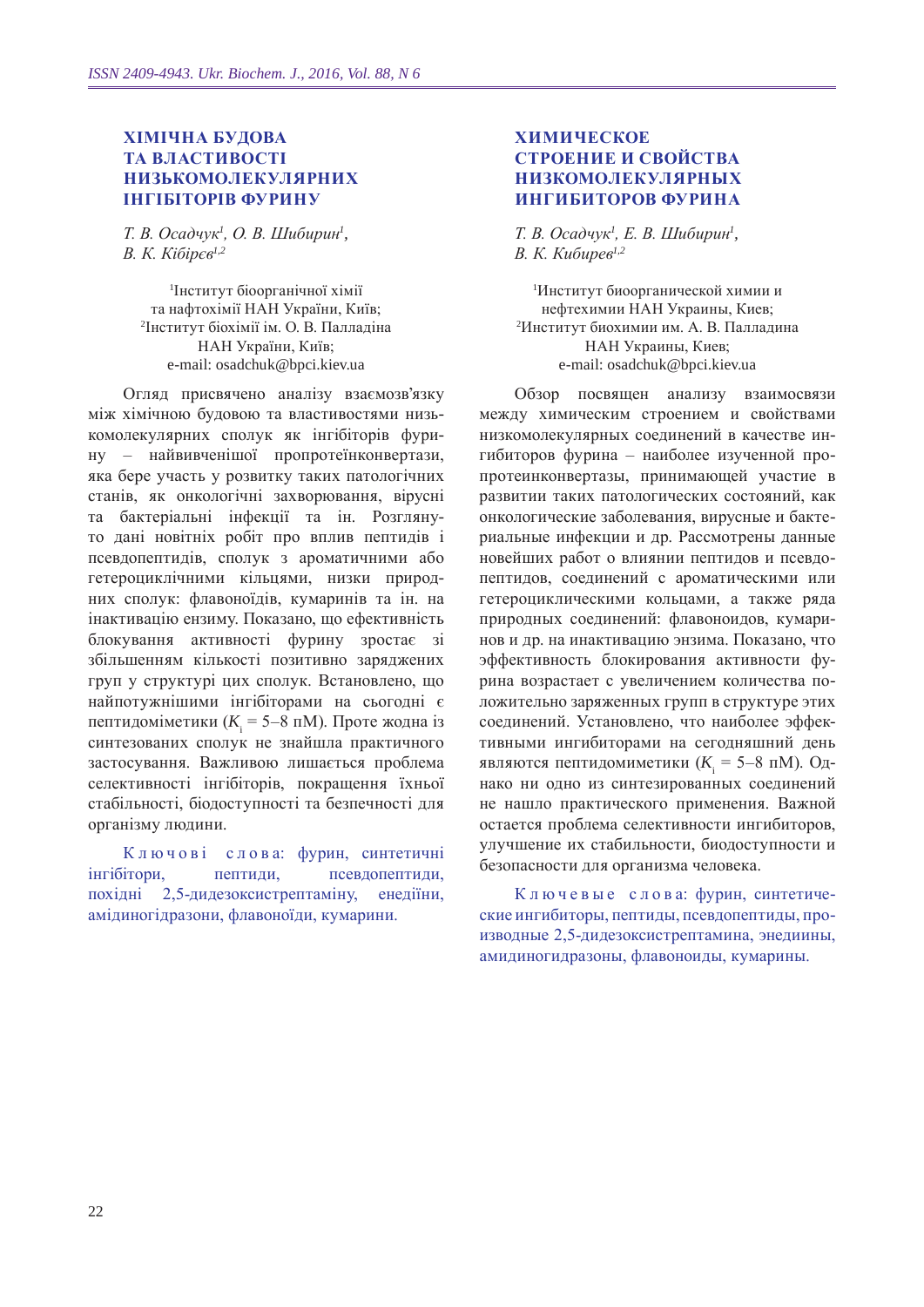#### **References**

- 1. Thomas G. Furin at the cutting edge: from protein traffic to embryogenesis and disease. *Nat Rev Mol Cell Biol.* 2002; 3(10): 753-766.
- 2. Seidah NG, Prat A. The biology and therapeutic targeting of the proprotein convertases. *Nat Rev Drug Discov.* 2012; 11(5): 367-383.
- 3. Artenstein AW, Opal SM. Proprotein convertases in health and disease. *N Engl J Med.* 2011; 365(26): 2507-2518.
- 4. Couture F, D'Anjou F, Day R. On the cutting edge of proprotein convertase pharmacology: from molecular concepts to clinical applications. *Biomol Concepts.* 2011; 2(5): 421-438.
- 5. Creemers J. Therapeutic potential of furin inhibition. Colloquium Series on Protein Activation and Cancer. Morgan and Claypool Life Sciences, 2013. 32 p.
- 6. Basak A. Inhibitors of proprotein convertases. *J Mol Med* (Berl). 2005; 83(11): 844-855.
- 7. Kibirev VK, Osadchuk TV. Structure and properties of proprotein convertase inhibitors. *Ukr Biokhim Zhurn.* 2012; 84(2): 5-29.
- 8. De UC, Mishra P, Pal PR, Dinda B, Basak A. Non-peptide inhibitors of proprotein convertase subtilisin kexins (PCSKs): An overall review of existing and new data. *Colloquium Series on Protein Activation and Cancer.* 2012; 1(3): 1-76.
- 9. Seidah NG, Sadr MS, Chrétien M, Mbikay M. The multifaceted proprotein convertases: their unique, redundant, complementary, and opposite functions. *J Biol Chem.* 2013; 288(30): 21473-21481.
- 10. Jean F, Thomas L, Molloy SS, Liu G, Jarvis MA, Nelson JA, Thomas G. A proteinbased therapeutic for human cytomegalovirus infection. *Proc Natl Acad Sci USA.* 2000; 97(6): 2864-2869.
- 11. Bennett BD, Denis P, Haniu M, Teplow DB, Kahn S, Louis JC, Citron M, Vassar R. A furinlike convertase mediates propeptide cleavage of BACE, the Alzheimer's beta-secretase. *J Biol Chem.* 2000; 275(48): 37712-37717.
- 12. Rostagno A, Tomidokoro Y, Lashley T, Ng D, Plant G, Holton J, Frangione B, Revesz T, Ghiso J. Chromosome 13 dementias. *Cell Mol Life Sci.* 2005; 62(16): 1814-1825.
- 13. Arner EC. Aggrecanase-mediated cartilage degradation. *Curr Opin Pharmacol.* 2002; 2(3): 322-329.
- 14. Stawowy P, Fleck E. Proprotein convertases furin and PC5: targeting atherosclerosis and restenosis at multiple levels. *J Mol Med* (Berl). 2005; 83(11): 865-875.
- 15. Remacle AG, Gawlik K, Golubkov VS, Cadwell GW, Liddington RC, Cieplak P, Millis SZ, Desjardins R, Routhier S, Yuan XW, Neugebauer WA, Day R, Strongin AY. Selective and potent furin inhibitors protect cells from anthrax without significant toxicity. *Int J Biochem Cell Biol.* 2010; 42(6): 987-995.
- 16. Gordon VM, Klimpel KR, Arora N, Henderson MA, Leppla SH. Proteolytic activation of bacterial toxins by eukaryotic cells is performed by furin and by additional cellular proteases. *Infect Immun.* 1995; 63(1): 82-87.
- 17. Garred O, van Deurs B, Sandvig K. Furininduced cleavage and activation of Shiga toxin. *J Biol Chem.* 1995; 270(18): 10817-10821.
- 18. Matsuzawa T, Fukui A, Kashimoto T, Nagao K, Oka K, Miyake M, Horiguchi Y. Bordetella dermonecrotic toxin undergoes proteolytic processing to be translocated from a dynaminrelated endosome into the cytoplasm in an acidification-independent manner. *J Biol Chem.*  2004; 279(4): 2866-2872.
- 19. Gagnon H, Beauchemin S, Kwiatkowska A, Couture F, D'Anjou F, Levesque C, Dufour F, Desbiens AR, Vaillancourt R, Bernard S, Desjardins R, Malouin F, Dory YL, Day R. Optimization of furin inhibitors to protect against the activation of influenza hemagglutinin H5 and Shiga toxin. *J Med Chem.* 2014; 57(1): 29-41.
- 20. Yang HY, Zheng NQ, Li DM, Gu L, Peng XM. Entecavir combined with furin inhibitor simultaneously reduces hepatitis B virus replication and e antigen secretion. *Virol J.* 2014; 11: 165.
- 21. Pang YJ, Tan XJ, Li DM, Zheng ZH, Lei RX, Peng XM. Therapeutic potential of furin inhibitors for the chronic infection of hepatitis B virus. *Liver Int.* 2013; 33(8): 1230-1238.
- 22. Moulard M, Decroly E. Maturation of HIV envelope glycoprotein precursors by cellular endoproteases. *Biochim Biophys Acta.* 2000; 1469(3): 121-132.
- 23. Fugère M, Limperis PC, Beaulieu-Audy V, Gagnon F, Lavigne P, Klarskov K, Leduc R, Day R. Inhibitory potency and specificity of subtilase-like pro-protein convertase (SPC)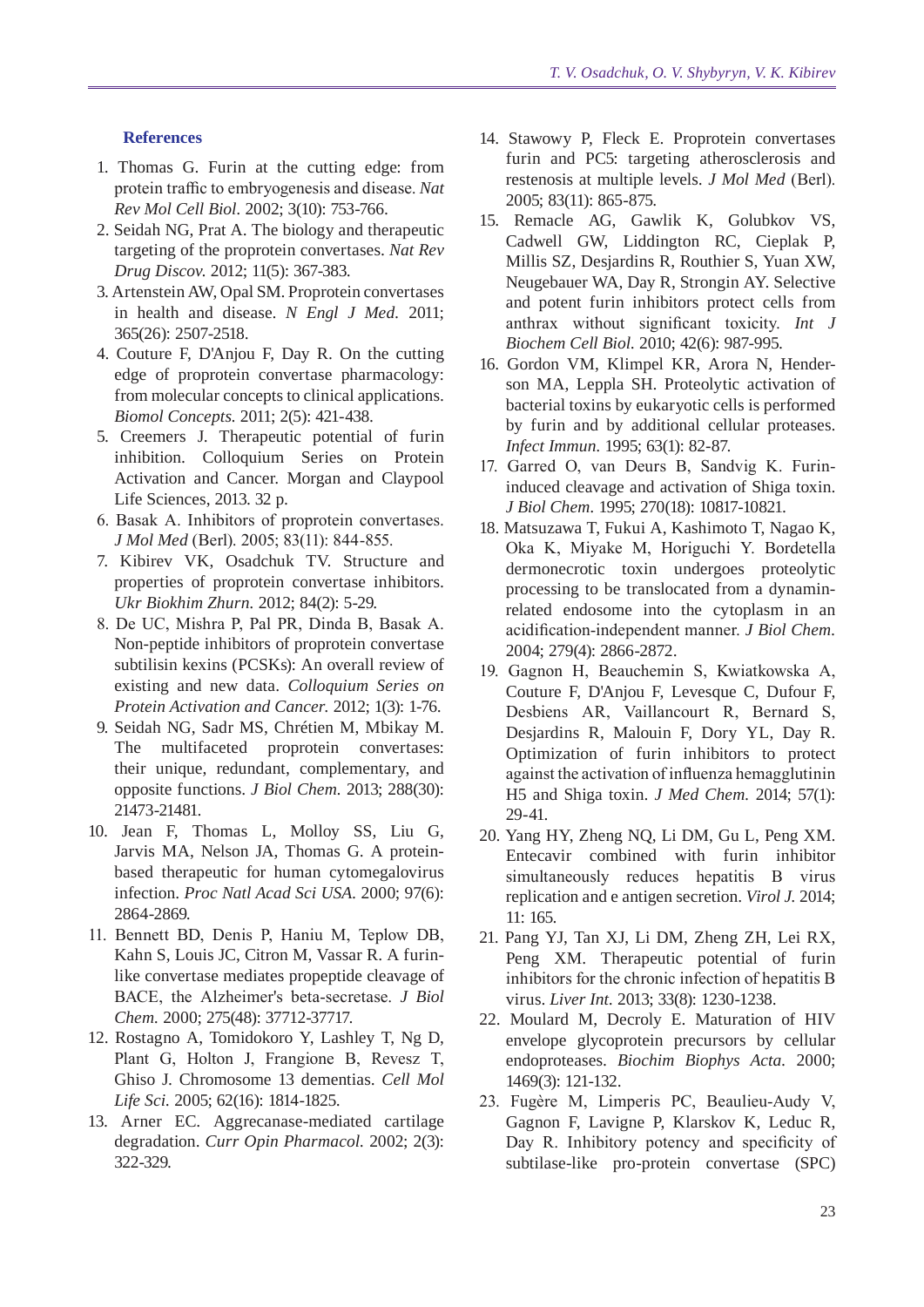prodomains. *J Biol Chem.* 2002; 277(10): 7648- 7656.

- 24. Bhattacharjya S, Xu P, Wang P, Osborne MJ, Ni F. Conformational analyses of a partiallyfolded bioactive prodomain of human furin. *Biopolymers.* 2007; 86(4): 329-344.
- 25. Lazure C. The peptidase zymogen proregions: nature's way of preventing undesired activation and proteolysis. *Curr Pharm Des.* 2002; 8(7): 511-531.
- 26. Gawlik K, Shiryaev SA, Zhu W, Motamedchaboki K, Desjardins R, Day R, Remacle AG, Stec B, Strongin AY. Autocatalytic activation of the furin zymogen requires removal of the emerging enzyme's N-terminus from the active site. *PLoS One.* 2009; 4(4): e5031.
- 27. Hosaka M, Nagahama M, Kim WS, Watanabe T, Hatsuzawa K, Ikemizu J, Murakami K, Nakayama K. Arg-X-Lys/Arg-Arg motif as a signal for precursor cleavage catalyzed by furin within the constitutive secretory pathway. *J Biol Chem.* 1991; 266(19): 12127-12130.
- 28. Shiryaev SA, Chernov AV, Golubkov VS, Thomsen ER, Chudin E, Chee MS, Kozlov IA, Strongin AY, Cieplak P. High-resolution analysis and functional mapping of cleavage sites and substrate proteins of furin in the human proteome. *PLoS One.* 2013; 8(1): e54290.
- 29. Zhu J, Declercq J, Roucourt B, Ghassabeh GH, Meulemans S, Kinne J, David G, Vermorken AJ, Van de Ven WJ, Lindberg I, Muyldermans S, Creemers JW. Generation and characterization of non-competitive furin-inhibiting nanobodies. *Biochem J.* 2012; 448(1): 73-82.
- 30. Cameron A, Appel J, Houghten RA, Lindberg I. Polyarginines are potent furin inhibitors. *J Biol Chem.* 2000; 275(47): 36741-36749.
- 31. Kacprzak MM, Peinado JR, Than ME, Appel J, Henrich S, Lipkind G, Houghten RA, Bode W, Lindberg I. Inhibition of furin by polyargininecontaining peptides: nanomolar inhibition by nona-D-arginine. *J Biol Chem.* 2004; 279(35): 36788-36794.
- 32. Ramos-Molina B, Lick AN, Nasrolahi Shirazi A, Oh D, Tiwari R, El-Sayed NS, Parang K, Lindberg I. Cationic Cell-Penetrating Peptides Are Potent Furin Inhibitors. PLoS One. 2015 Jun 25;10(6):e0130417.
- 33. Becker GL, Sielaff F, Than ME, Lindberg I, Routhier S, Day R, Lu Y, Garten W, Steinmetzer T. Potent inhibitors of furin and

furin-like proprotein convertases containing decarboxylated P1 arginine mimetics. *J Med Chem.* 2010; 53(3): 1067-1075.

- 34. Becker GL, Hardes K, Steinmetzer T. New substrate analogue furin inhibitors derived from 4-amidinobenzylamide. *Bioorg Med Chem Lett.*  2011; 21(16): 4695-4697.
- 35. Becker GL, Lu Y, Hardes K, Strehlow B, LevesqueC, Lindberg I, Sandvig K, BakowskyU, Day R, Garten W, Steinmetzer T. Highly potent inhibitors of proprotein convertase furin as potential drugs for treatment of infectious diseases. *J Biol Chem.* 2012; 287(26): 21992- 22003.
- 36. Hardes K, Becker GL, Lu Y, Dahms SO, Köhler S, Beyer W, Sandvig K, Yamamoto H, Lindberg I, Walz L, von Messling V, Than ME, Garten W, Steinmetzer T. Novel Furin Inhibitors with Potent Anti-infectious Activity. *Chem Med Chem.* 2015; 10(7): 1218-1231.
- 37. Basak A, Cooper S, Roberge AG, Banik UK, Chrétien M, Seidah NG. Inhibition of proprotein convertases-1, -7 and furin by diterpines of Andrographis paniculata and their succinoyl esters. *Biochem J.* 1999; 338(Pt 1): 107-113.
- 38. Jiao GS, Cregar L, Wang J, Millis SZ, Tang C, O'Malley S, Johnson AT, Sareth S, Larson J, Thomas G. Synthetic small molecule furin inhibitors derived from 2,5-dideoxystreptamine. *Proc Natl Acad Sci USA.* 2006; 103(52): 19707- 19712.
- 39. López-Vallejo F, Martínez-Mayorga K. Furin inhibitors: importance of the positive formal charge and beyond. *Bioorg Med Chem.* 2012; 20(14): 4462-4471.
- 40. Ramos-Molina B, Lick AN, Blanco EH, Posada-Salgado JA, Martinez-Mayorga K, Johnson AT, Jiao GS, Lindberg I. Identification of potent and compartment-selective small molecule furin inhibitors using cell-based assays. *Biochem Pharmacol.* 2015; 96(2): 107-118.
- 41. Kowalska D, Liu J, Appel JR, Ozawa A, Nefzi A, Mackin RB, Houghten RA, Lindberg I. Synthetic small-molecule prohormone convertase 2 inhibitors. *Mol Pharmacol.* 2009; 75(3): 617-625.
- 42. Podsiadlo P, Komiyama T, Fuller RS, Blum O. Furin inhibition by compounds of copper and zinc. *J Biol Chem.* 2004; 279(35): 36219-36227.
- 43. Basak A, Khatib AM, Mohottalage D, Basak S, Kolajova M, Bag SS, Basak A. A novel enediynyl peptide inhibitor of furin that blocks processing